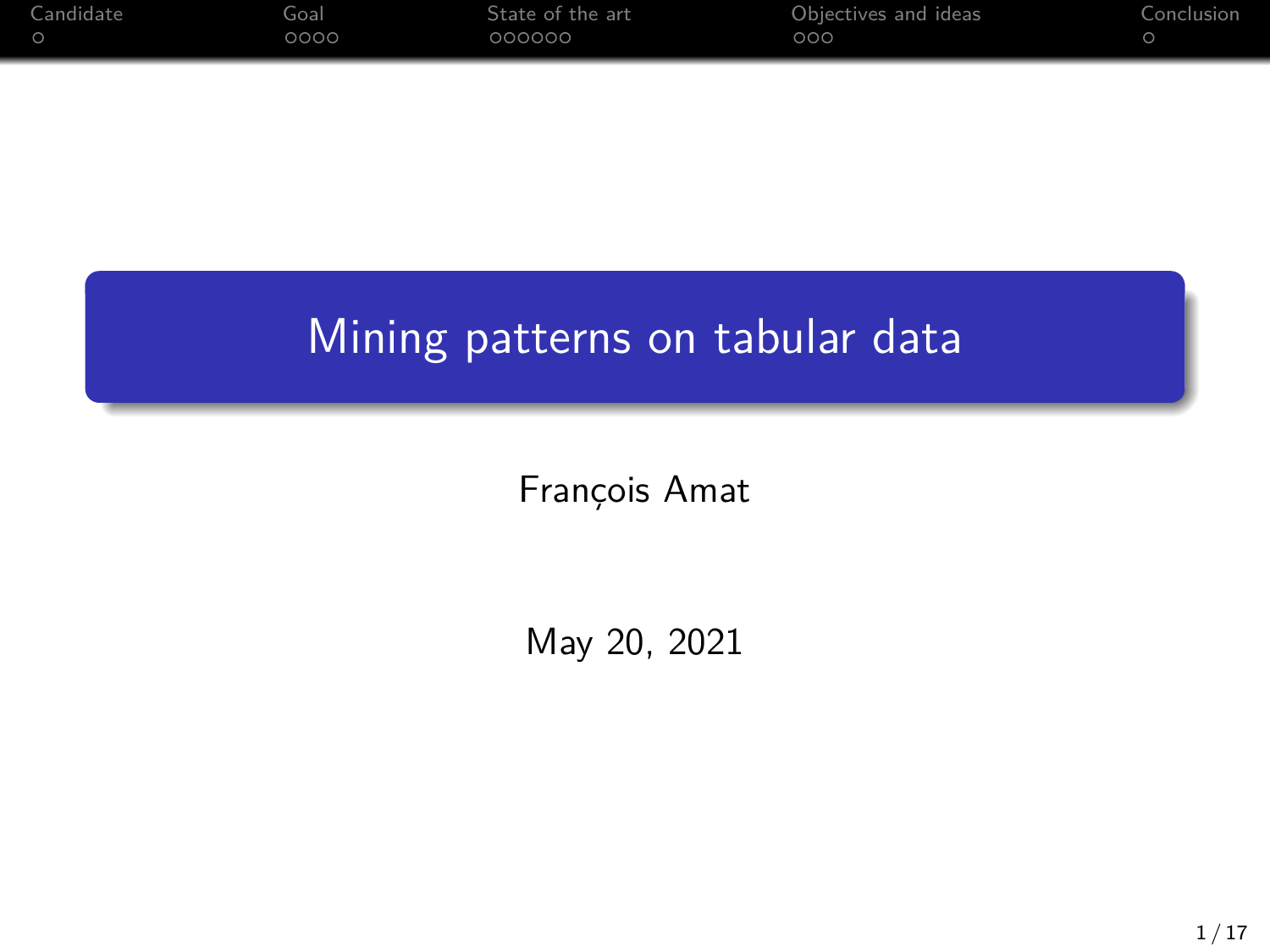| Candidate | Goal | State of the art | Objectives and ideas | Conclusion |
|-----------|------|------------------|----------------------|------------|
| $\circ$   | 0000 | 000000           | 000                  |            |
| Overview  |      |                  |                      |            |





- [State of the art](#page-7-0)
- [Objectives and ideas](#page-13-0)

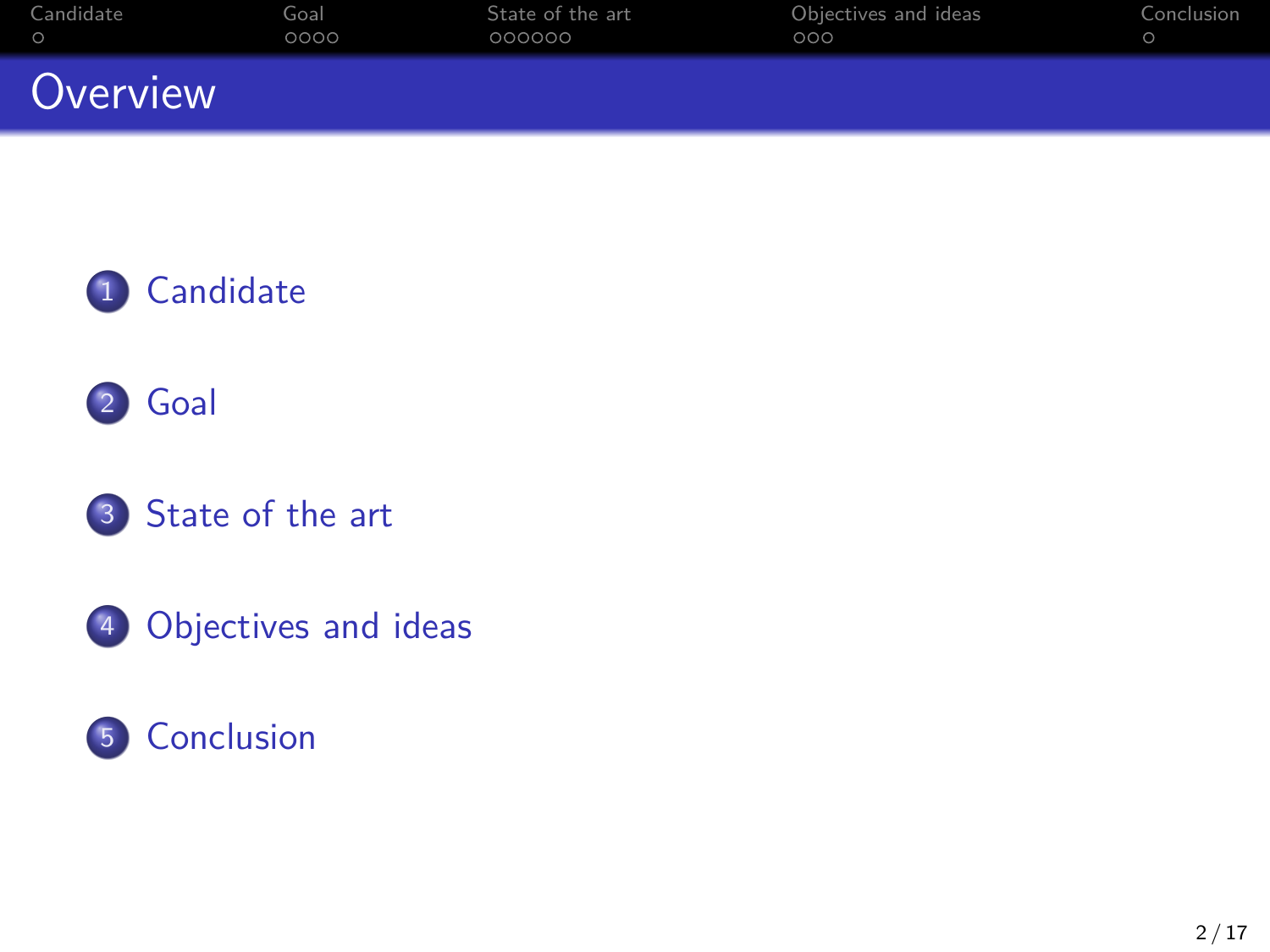<span id="page-2-0"></span>

| Candidate | Goal<br>0000 | State of the art<br>000000 | Objectives and ideas<br>000 | Conclusion |
|-----------|--------------|----------------------------|-----------------------------|------------|
| Candidate |              |                            |                             |            |

## François Amat (<https://famat.me>)

Graduate of Télécom Paris (2019), currently employed at Dassault Systèmes as a Data scientist. I am passionate about symbolic AI and knowledge bases.

## Academia

- Graduate of the M2 Data&Knowledge, Saclay (2019)
- **o** Graduate of the Engineering degree Télécom Paris (2019)
- Several research internships in France and abroad.

## Industrial

- 2 years as data scientist at Dassault Systèmes
- Built products with knowledge extraction from wikidata
- Constructing a joint thesis proposal with Fabian Suchanek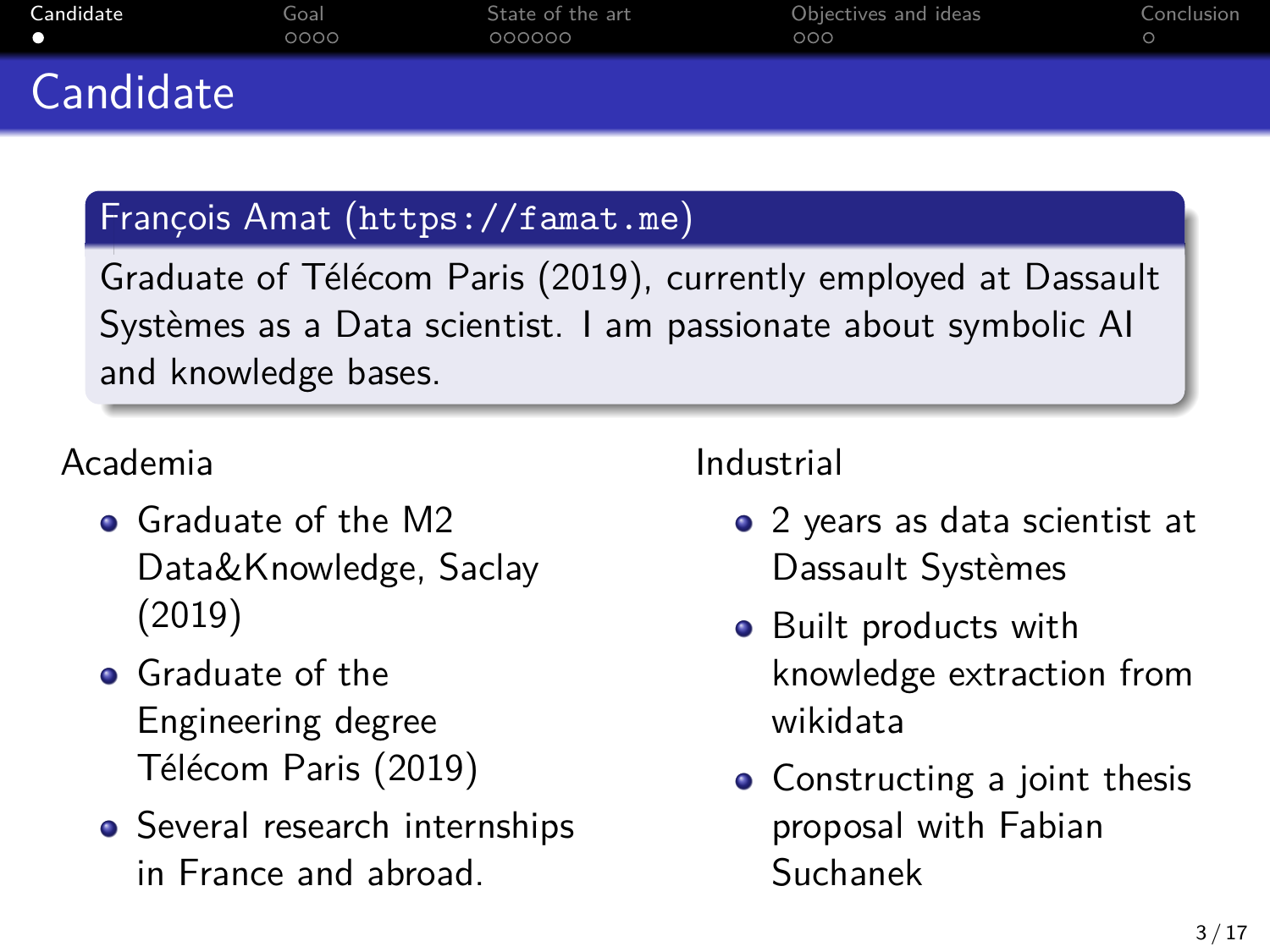<span id="page-3-0"></span>

| Candidate | Goal          | State of the art | Objectives and ideas | Conclusion |
|-----------|---------------|------------------|----------------------|------------|
| $\circ$   | $\bullet$ 000 | 000000           | 000                  |            |
| Goal      |               |                  |                      |            |

## Understand tabular data

Find patterns that are interesting to humans

**Input:** Car accidents from NHTSA (Open data)

| Car model   | Year | <b>Death</b> |
|-------------|------|--------------|
| Pathfinder  | 1994 |              |
| Pontiac     | 1993 |              |
| Lexus ES250 | 1993 |              |

## **Desired output:**

- Deaths are **NOT** linked with the **Car model**.
- If the car is 5 years old, the death rate increases by  $10\%$ .
- **•** Deaths are linked with the part **Seat bealt:front:anchorage**.

## **Issue**

**Deep learning or other black box models cannot deliver.**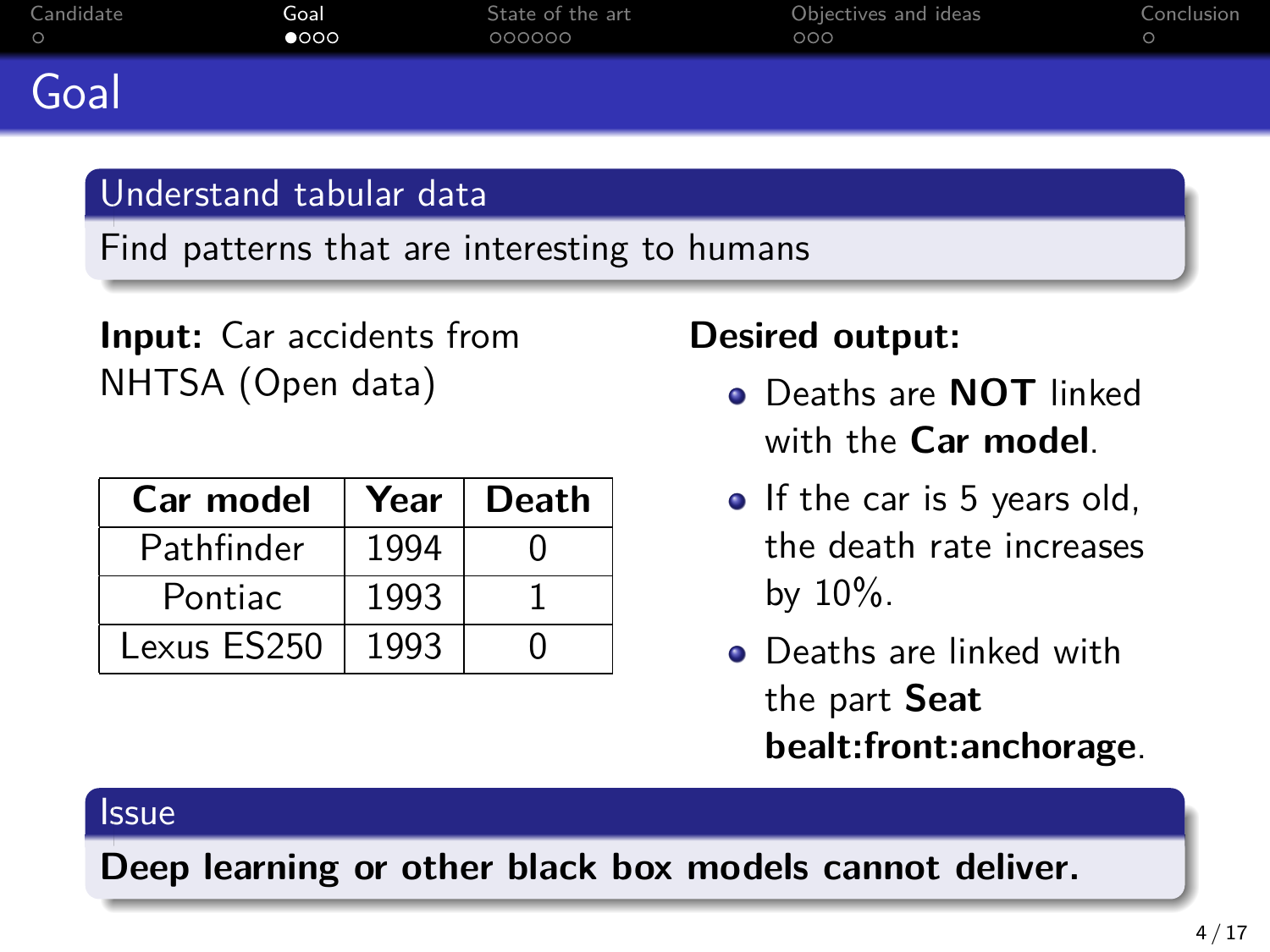| Example: Legal compliance |              |                            |                             |            |
|---------------------------|--------------|----------------------------|-----------------------------|------------|
| Candidate                 | Goal<br>ററേറ | State of the art<br>000000 | Obiectives and ideas<br>000 | Conclusion |

### Use case

**Let's suppose that I am the head of legal.**

#### **Input:**

Company and open data

| <b>Topic</b> | Legal code       | <b>Risk</b> |
|--------------|------------------|-------------|
| DOL.         | CIVII            | Low         |
| DOL.         | <b>INSURANCE</b> | Medium      |
| <b>DOI</b>   | FISCAL           | High        |

Table: Open tabular data from <https://www.legifrance.gouv.fr/>

## **Desired output:**

Insights such as :

- Arguing **DOL** is very risky for **Fiscal** issues.
- **•** From 2010 to 2020 arguing **DOL** in **CIVIL** has increase failure by **21%**.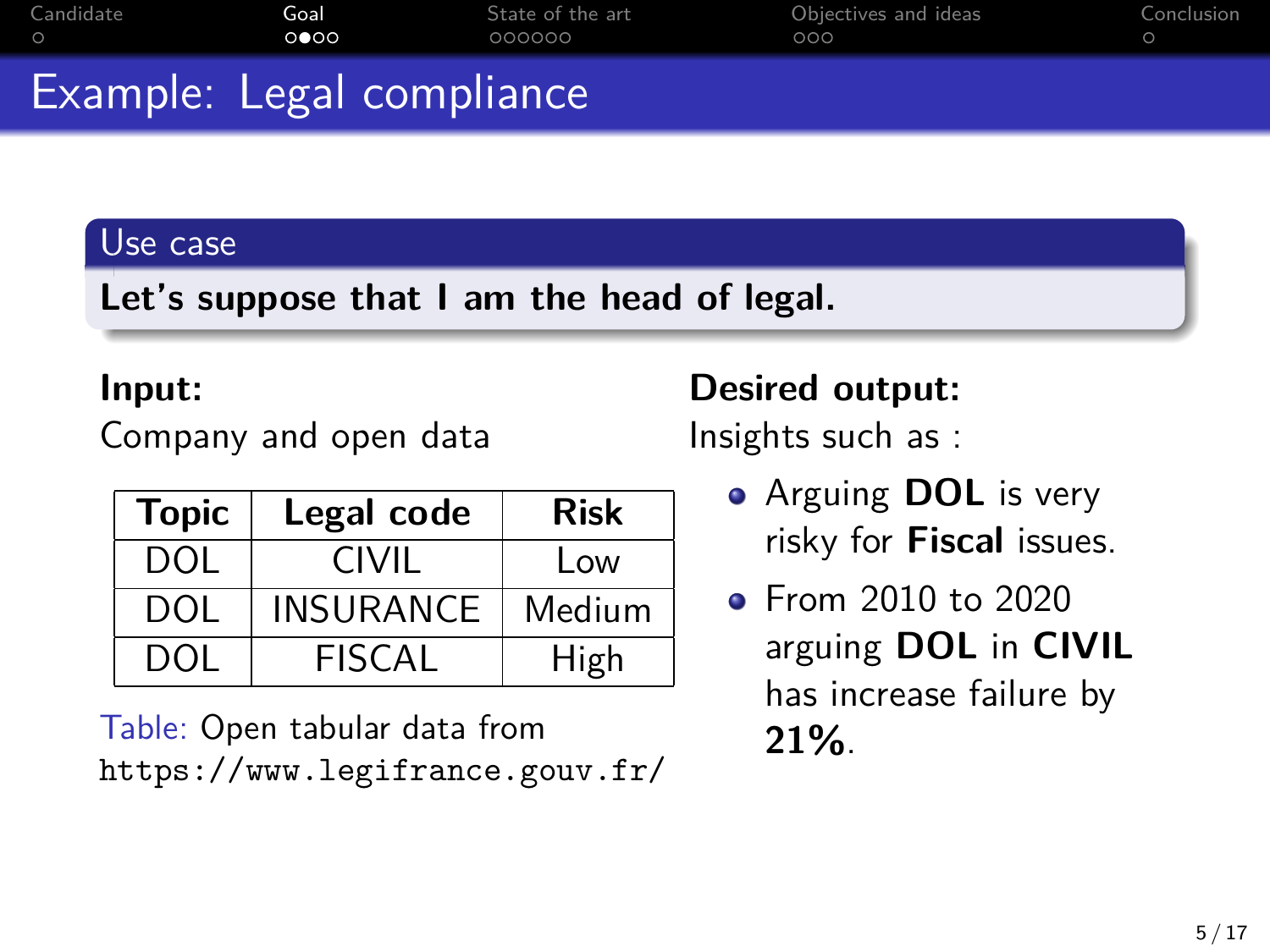|           |       | Example: Drug reimbursement policy |                      |            |
|-----------|-------|------------------------------------|----------------------|------------|
| $\bigcap$ | 0000  | 000000                             | 000                  |            |
| Candidate | Goal: | State of the art                   | Obiectives and ideas | Conclusion |

#### Use case

## **Let's suppose that I am working at the FRENCH social welfare.**

### **Input:**

open data

| Name             | <b>Progress</b> | $\%$         |
|------------------|-----------------|--------------|
| <b>PRAI UENT</b> | no              | 65           |
| <b>FUCIDINE</b>  | N/A             | $\mathbf{I}$ |
| <b>VERZENIOS</b> | ves             | 100          |

Table: Open tabular data from <https://www.has-sante.fr/>

## **Desired output:**

Check if there is evidence for patterns of interest such as :

- Company name  $\rightarrow$  high reimbursement
- lack of progress  $\rightarrow$  high reimbursement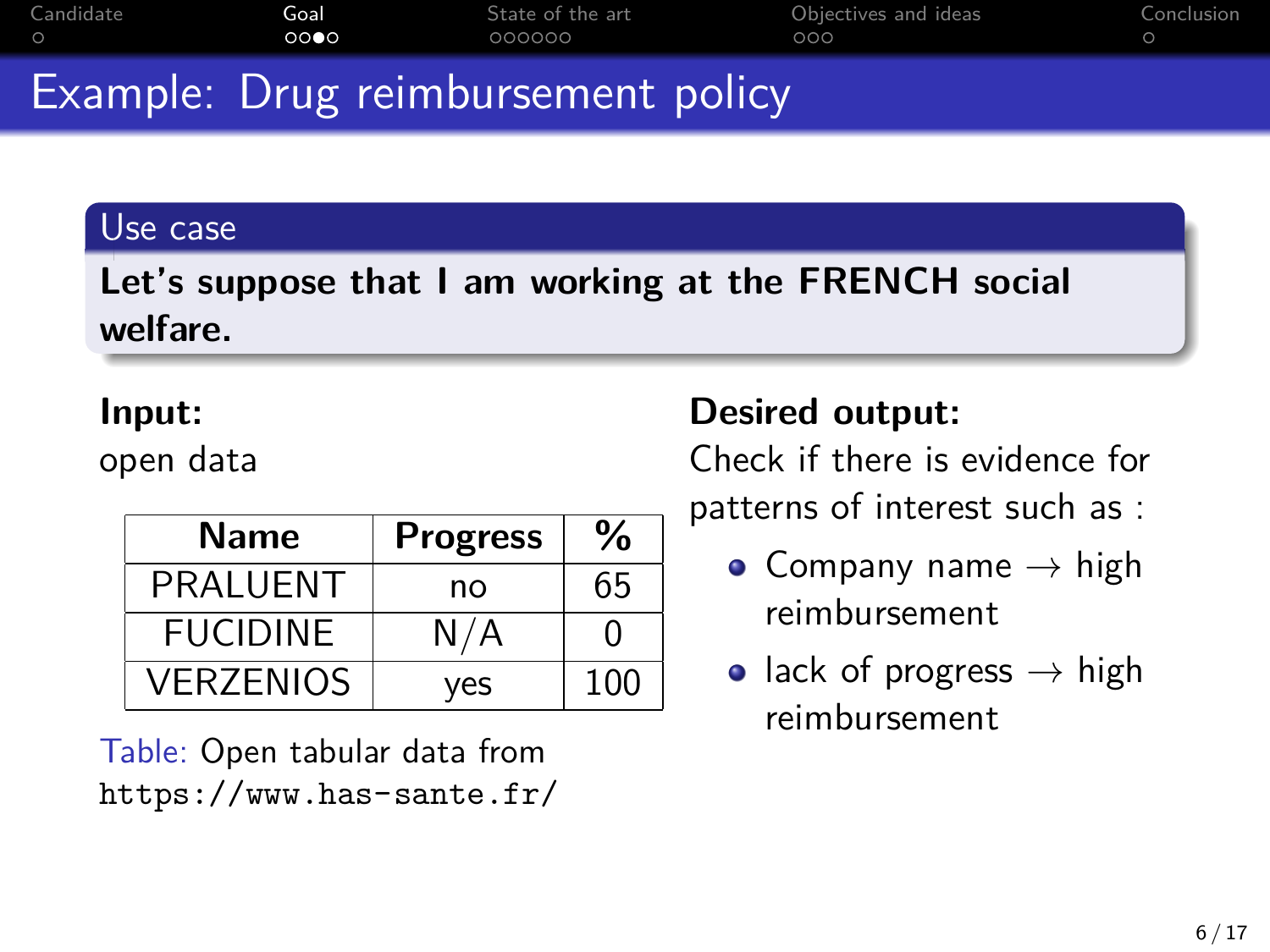| Candidate                | Goal<br>0000 | State of the art<br>000000 | Objectives and ideas<br>000 | Conclusion |
|--------------------------|--------------|----------------------------|-----------------------------|------------|
| Example: Human Resources |              |                            |                             |            |

#### Use case

**Let's suppose that I am the head of Human Ressources.**

#### **Input:**

| <b>Name</b> | Gender | <b>Salary</b> |
|-------------|--------|---------------|
| Greg        | Male   | \$50,078      |
| Michael     | Male   | \$276,500     |
| Karen       | Female | \$240,000     |

Table: Open tabular data from [https:](https://www.salaries.texastribune.org/) [//www.salaries.texastribune.org/](https://www.salaries.texastribune.org/)

## **Desired output:**

Check if there is evidence for patterns of interest such as :

- If candidate age  $> 50$ Then final acceptance ratio is  $< 10\%$ .
- If candidate ethnicity is minority Then final acceptance ratio is LOWER than other candidates.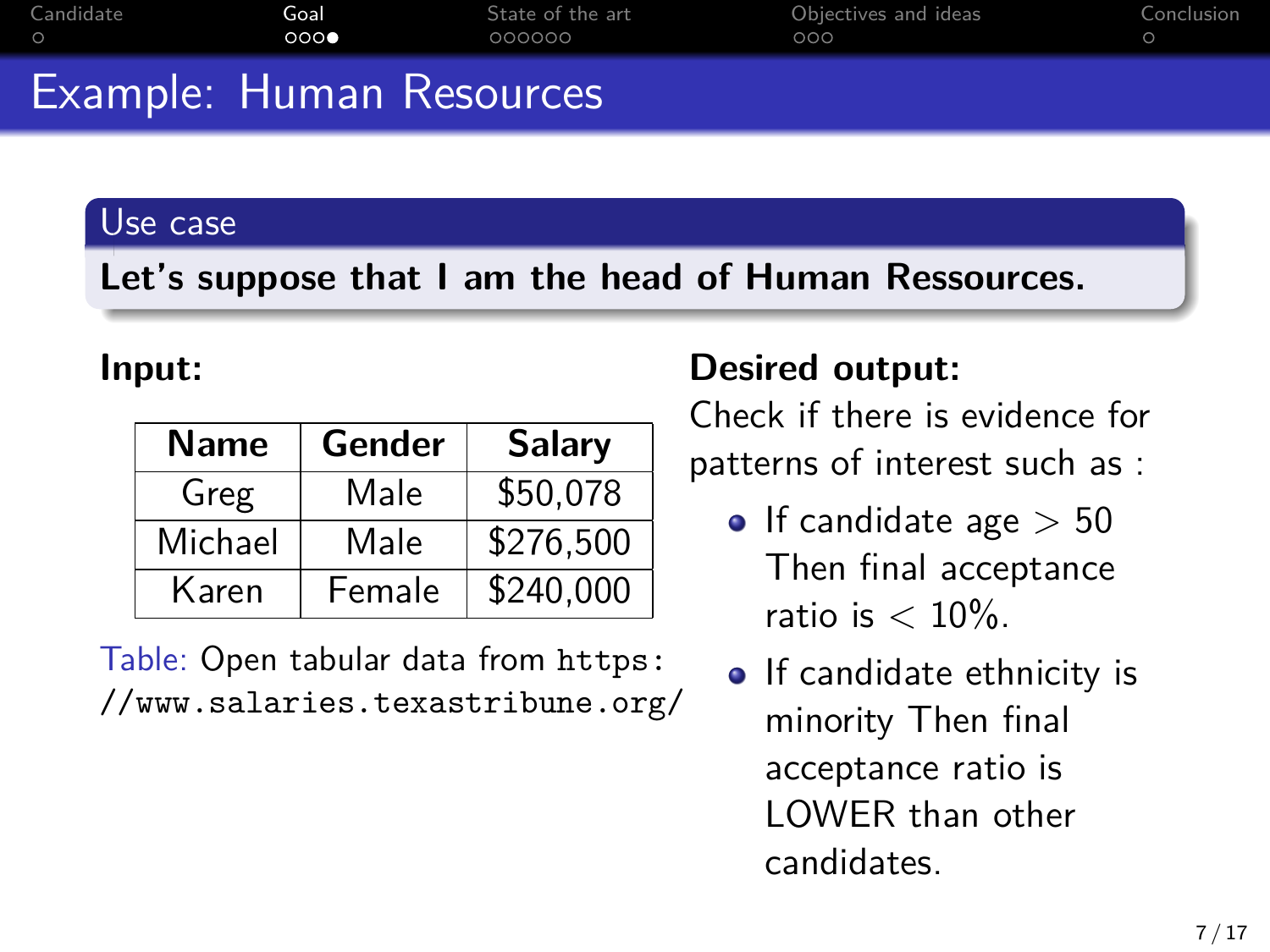<span id="page-7-0"></span>[Candidate](#page-2-0) [Goal](#page-3-0) **[State of the art](#page-7-0)** [Objectives and ideas](#page-13-0) [Conclusion](#page-16-0) oooo  $\bullet$ 00000  $000$ Related work: Explainable AI (xAI) - Interpretable models



Classical Interpretable models are decision trees [\[8\]](#page-19-0), rule-based models [\[13\]](#page-21-0) and linear models [\[12\]](#page-20-0).

#### Limitations :

They cannot find relations across multiples rows.

Is the data compliant with our HR policy, in that the director of an employee is always a manager?

Figure: Decision tree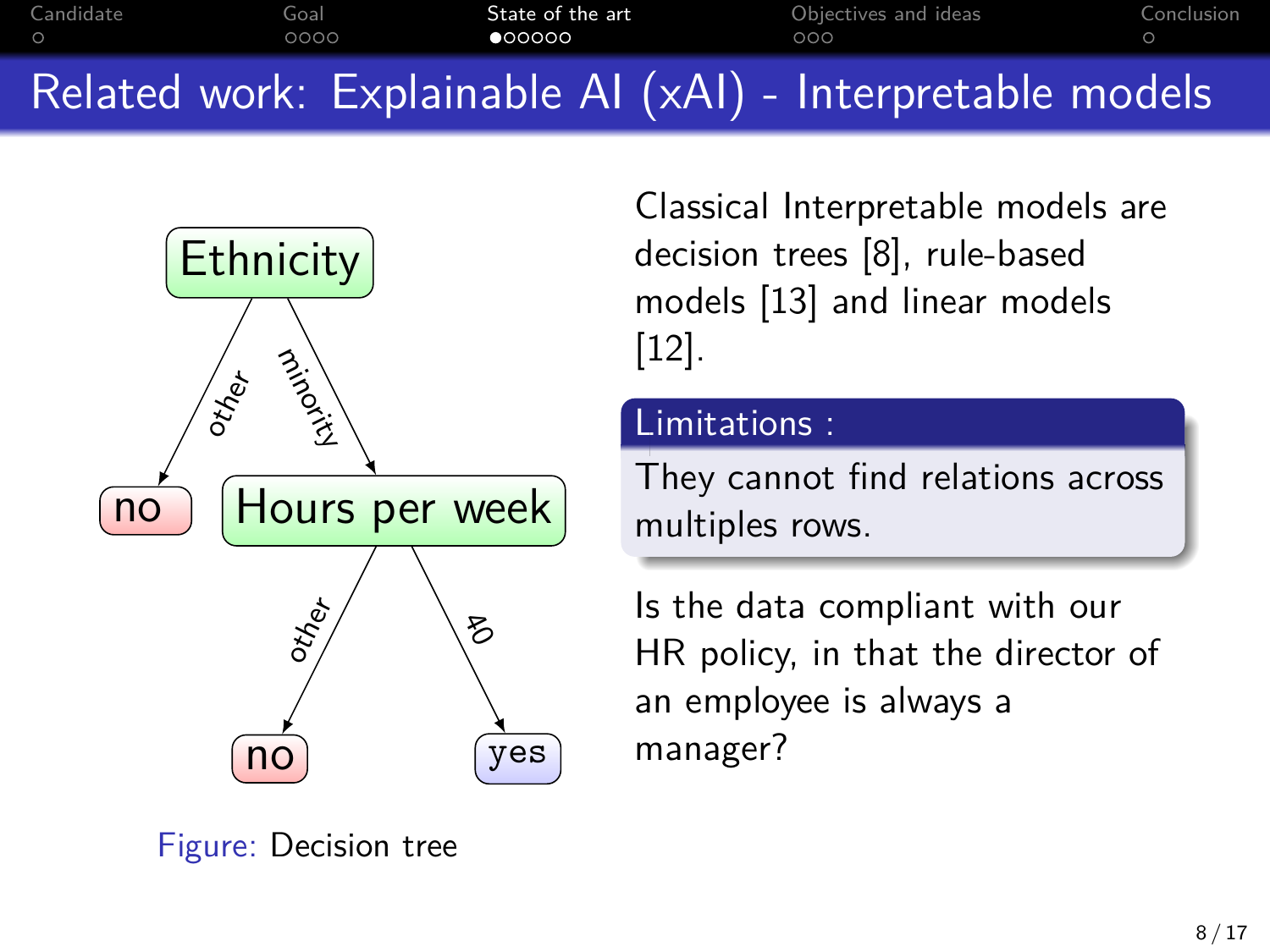

$$
data \longrightarrow
$$
 Black box  $prediction$ 

Post-Hoc models aim to find limits, outlines of the prediction, or to map a black-box model to an understandable model.

## Limitations :

- When they map to an understandable model they have the same limitations as these understable models (previous slides).
- They cannot explain how the outline of one prediction is made.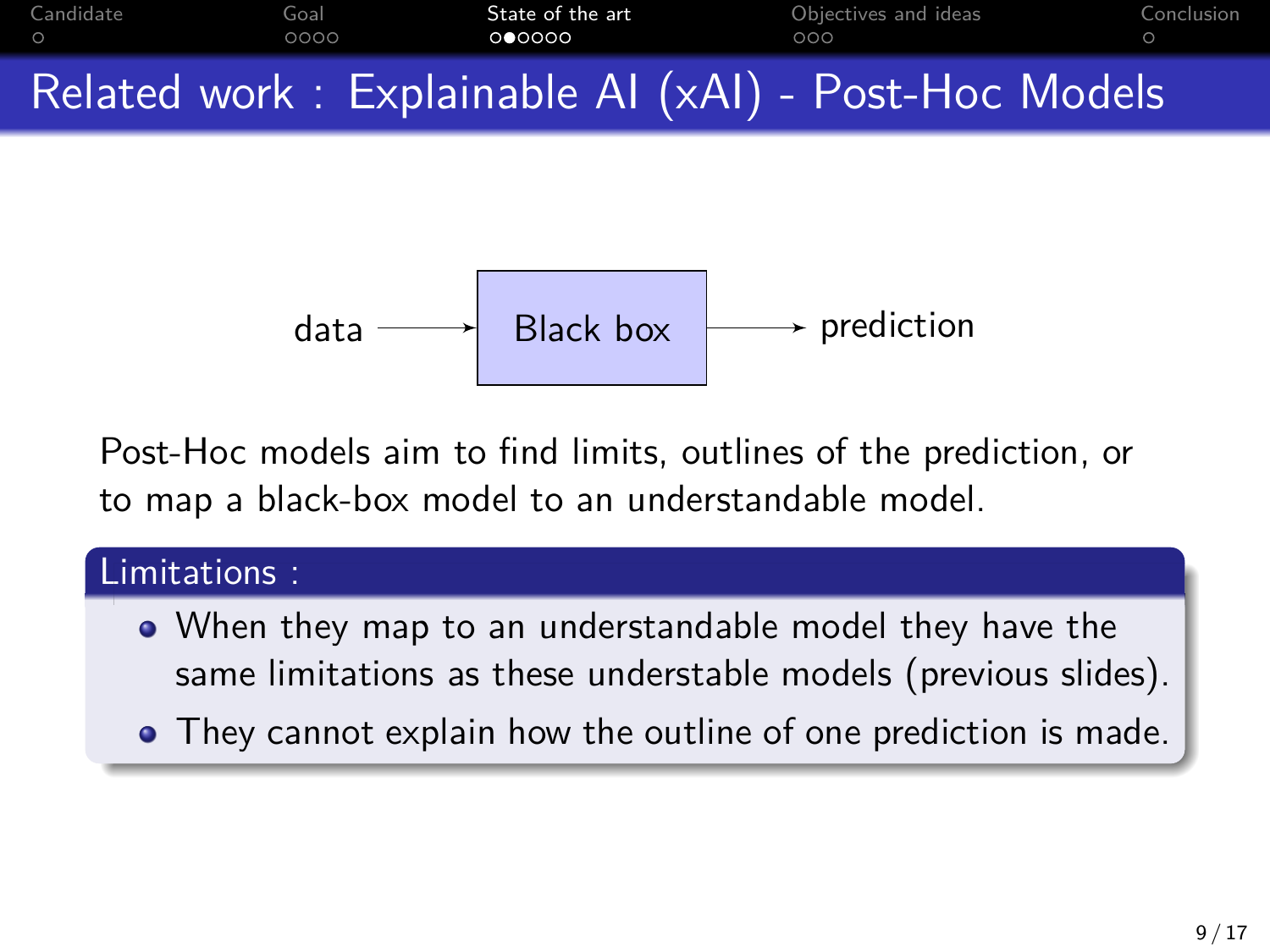

ILP is the task of learning logical rules from positive and negative examples. ILP methods find logical rules of the form :

IF relation<sub>1</sub>(X,Y) and relation<sub>2</sub>(Y,Z) THEN relation<sub>3</sub>(X,Z)

#### Limitations of ILP

- Does not scale to millions of facts
- Has trouble dealing with negations under the open world assumption.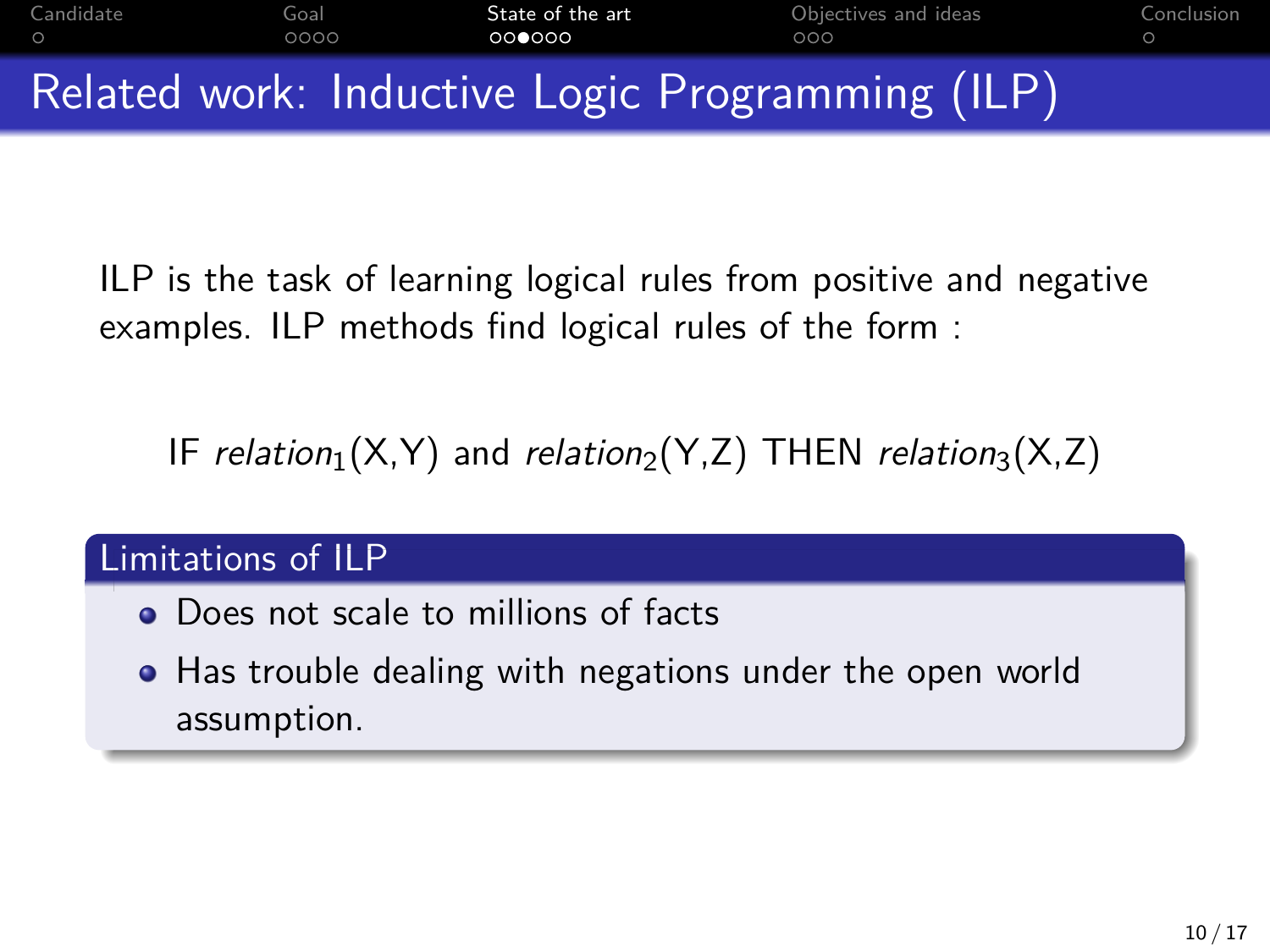| Candidate                 | Goal | State of the art | Obiectives and ideas | Conclusion |
|---------------------------|------|------------------|----------------------|------------|
| $\circ$                   | 0000 | റററ⊜റെ           | റററ                  |            |
| Related work: Rule mining |      |                  |                      |            |

Rule mining is ILP designed to scale to millions of facts in large knowledge bases, under the open world assumption.

## Limitations of Rule mining

- **Cannot find numerical correlations.**
- Cannot use predicates with arity  $> 2$ .
- Cannot collect rules with existential quantifiers.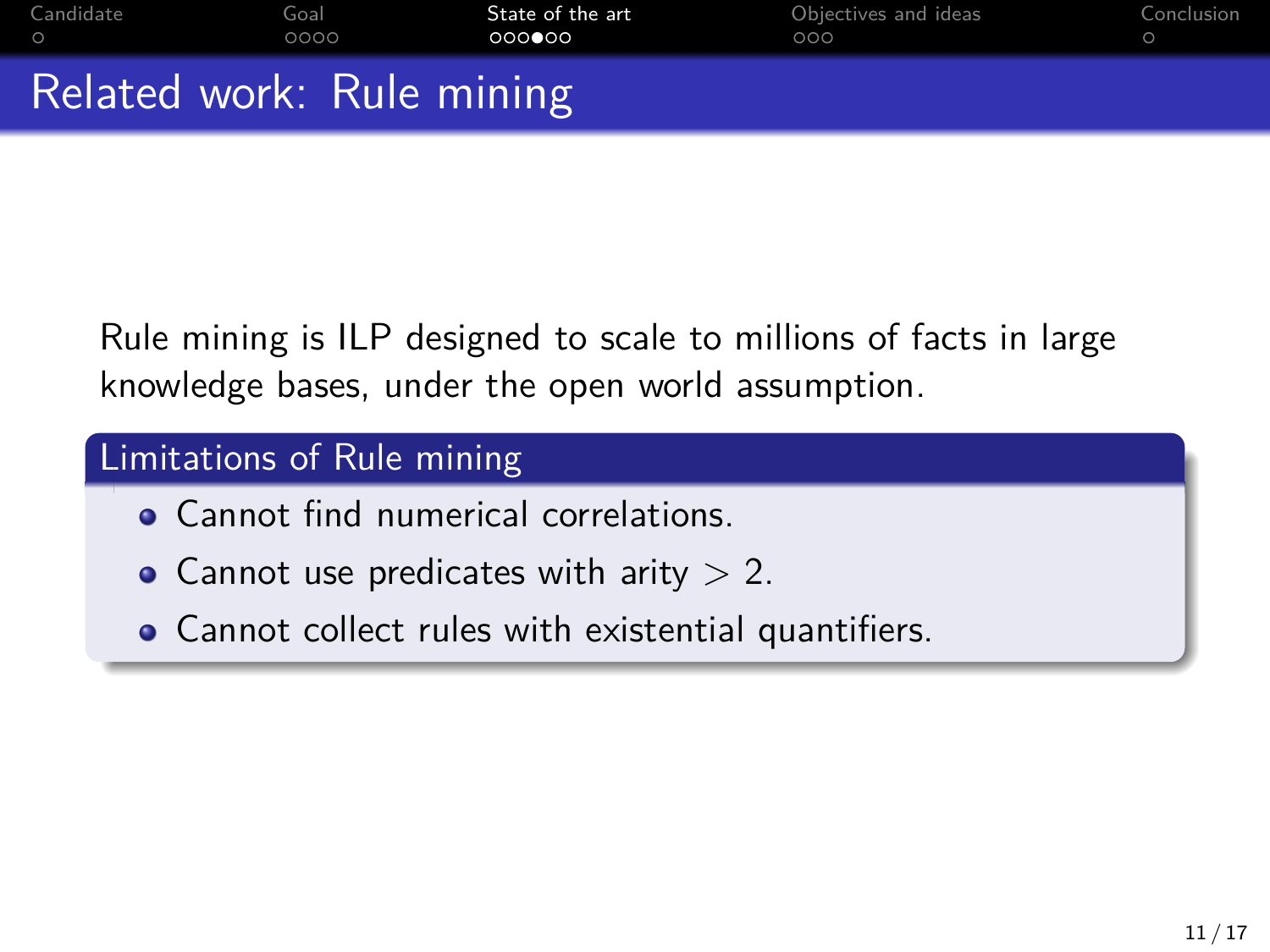| Candidate | Goal | State of the art | Objectives and ideas | Conclusion |
|-----------|------|------------------|----------------------|------------|
|           | 0000 | 000000           | ೦೦೦                  |            |
|           |      |                  |                      |            |

| <b>Capabilities</b>              | XAI          | <b>Rule mining</b> |
|----------------------------------|--------------|--------------------|
| Scalable to millions of entities | False        | True               |
| Explanable                       | <b>True</b>  | True               |
| Work under open world assumption | <b>False</b> | - True             |
| Combine several data points      | <b>False</b> | <b>True</b>        |
| Handle Negations                 |              | False To improve   |
| Work with tabular data           | True         | False              |
| Work with arbitrary pattern      | <b>False</b> | True               |
| Existential quantifiers          | False        | False              |

Figure: State of the art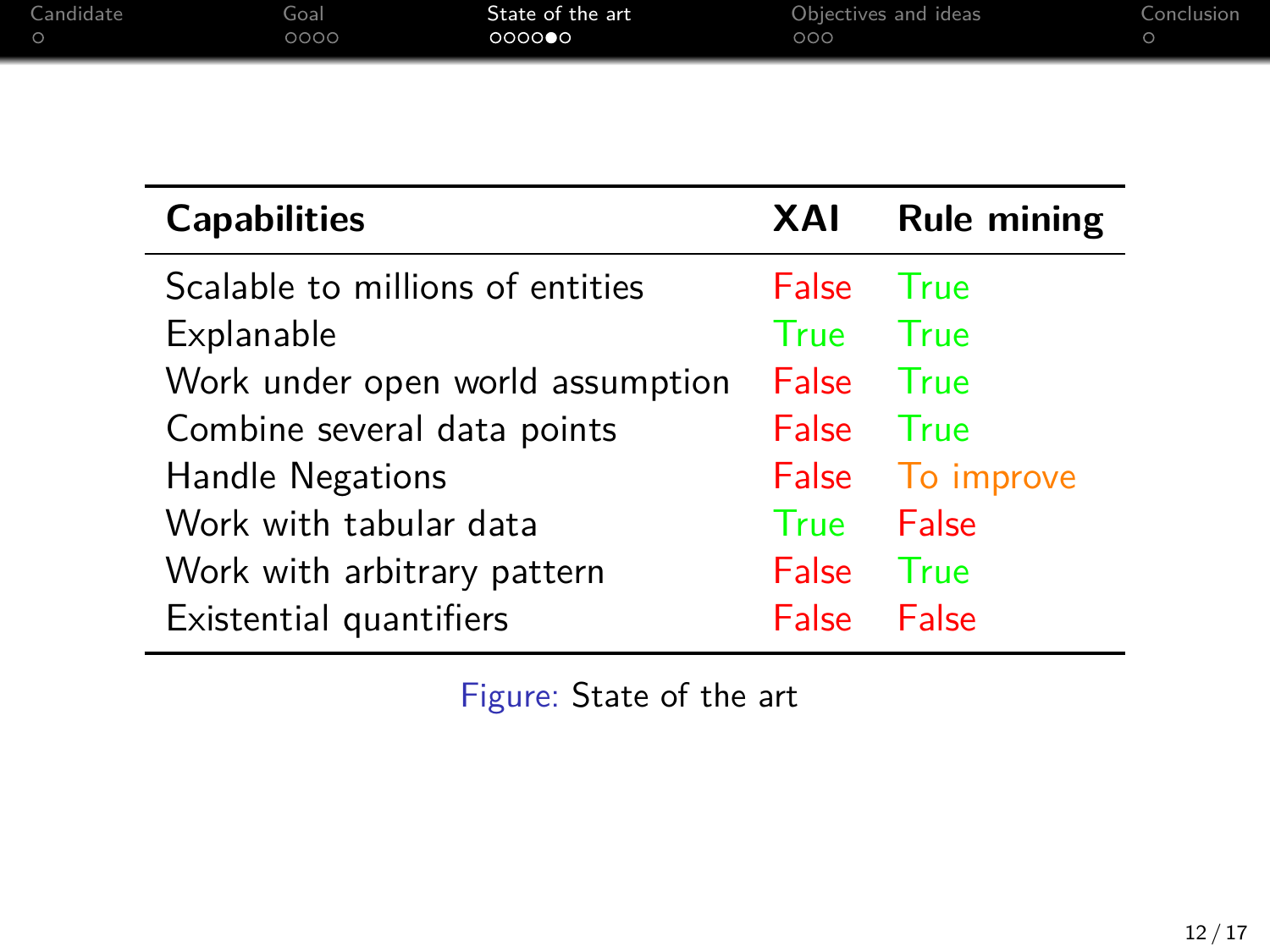| Candidate<br>$\circ$ | Goal<br>0000 | State of the art<br>00000                                        | Obiectives and ideas<br>000 | Conclusion<br>$\circ$ |
|----------------------|--------------|------------------------------------------------------------------|-----------------------------|-----------------------|
|                      |              | Rule mining system, AMIE as a basis                              |                             |                       |
|                      |              | <b>Association rule Mining under Incomplete Evidence (AMIE).</b> |                             |                       |

AMIE has been developed at Telecom Paris since 2013.

AMIE is open source  $^1$  and aims to be the reference and leader in rule mining.

In its third version (2020), AMIE is best in class in terms of rule mining speed and quality.

 $^{\rm 1}$ https://github.com/lajus/amie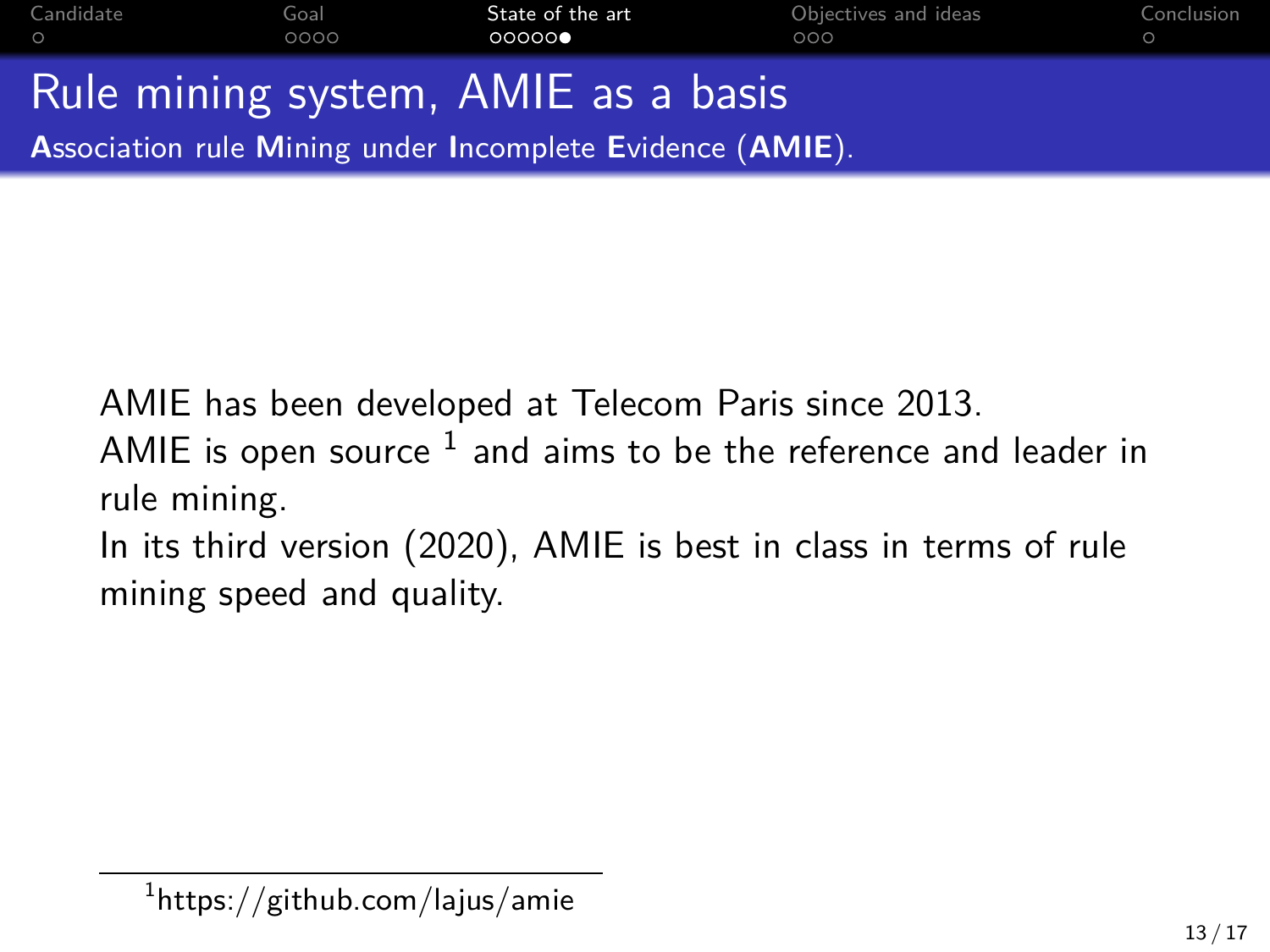<span id="page-13-0"></span>[Candidate](#page-2-0) [Goal](#page-3-0) [State of the art](#page-7-0) **[Objectives and ideas](#page-13-0)** [Conclusion](#page-16-0) oooo  $\bullet$ PhD objective 1: Handle tabular data

Current rule mining algorithms are limited to knowledge bases, or tabular data with less than 2 columns.

#### Idea

Extend the current exploration algorithm of AMIE to explore all join conditions in parallel.

## Expected benefits

Generalization to all kinds of tabular datasets: Nhtsa, Legifrance, has-sante, texastribune... Being able to mine rules such that: **IF an employee works in texas government as a data scientist THEN employee's annual salary increase matchs inflation rate.**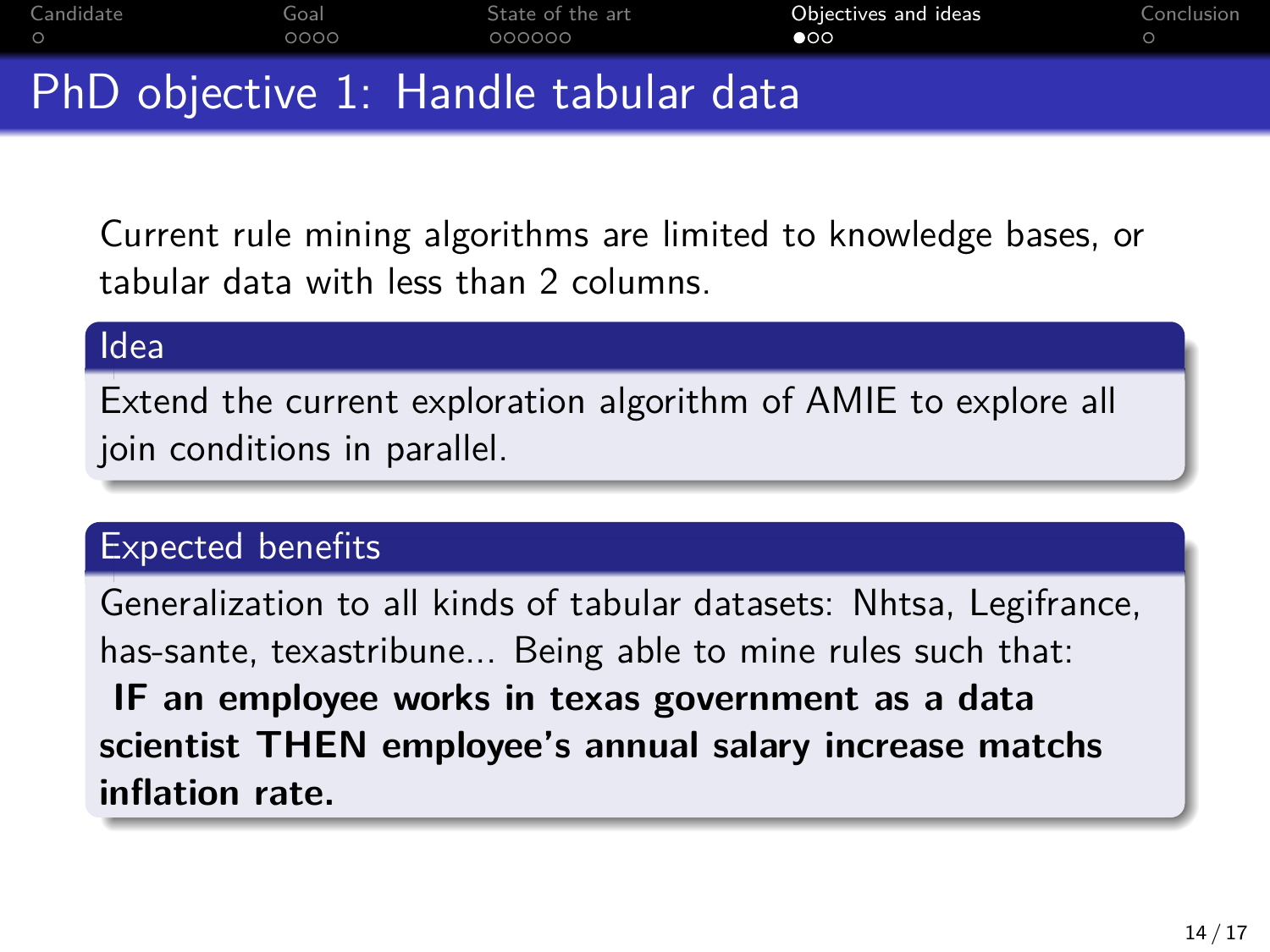

We want to be able to mine numerical comparisons on data such as  $\langle \cdot, \cdot \rangle$ ,  $=$ . This is challenging because the search space is infinite.

## Idea (see vision paper[\[5\]](#page-18-0))

- Starting out with comparisons between attributes of entities.
- Binary searches for finding thresholds for numerical attributes.
- **•** Bucketing.

## Expected benefits

Being able to mine rules such that:

If candidate age  $> 50$  Then final acceptance ratio is  $< 10\%$ .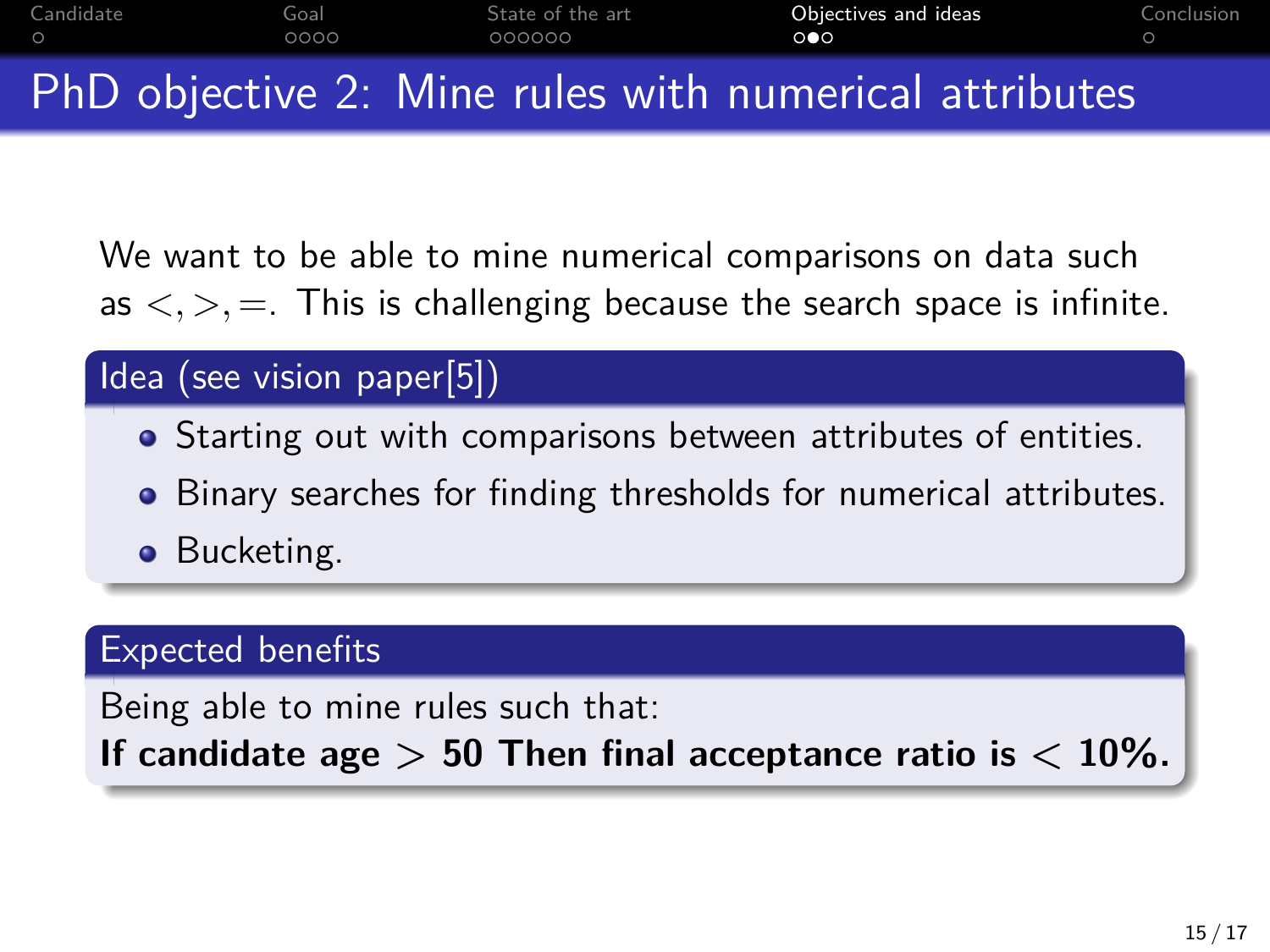[Candidate](#page-2-0) [Goal](#page-3-0) [State of the art](#page-7-0) **[Objectives and ideas](#page-13-0)** [Conclusion](#page-16-0) oooo  $000$ PhD objective 3 : Mine rules with negations

Knowledge bases or tabular data do not contain negative information. In addition, due to the open world assumption we cannot infer that absent statements are negative statements.

#### Idea

Adapt more methods [\[9\]](#page-19-1) [\[7\]](#page-19-2) that estimate when an absent statement is negative. When can we detect that the absence of information means something specific ?

## Expected benefits

Being able to mine rules such that:

**IF employee ethnicity is majority THEN there are NO decrease NOR increase in acceptance ratio.**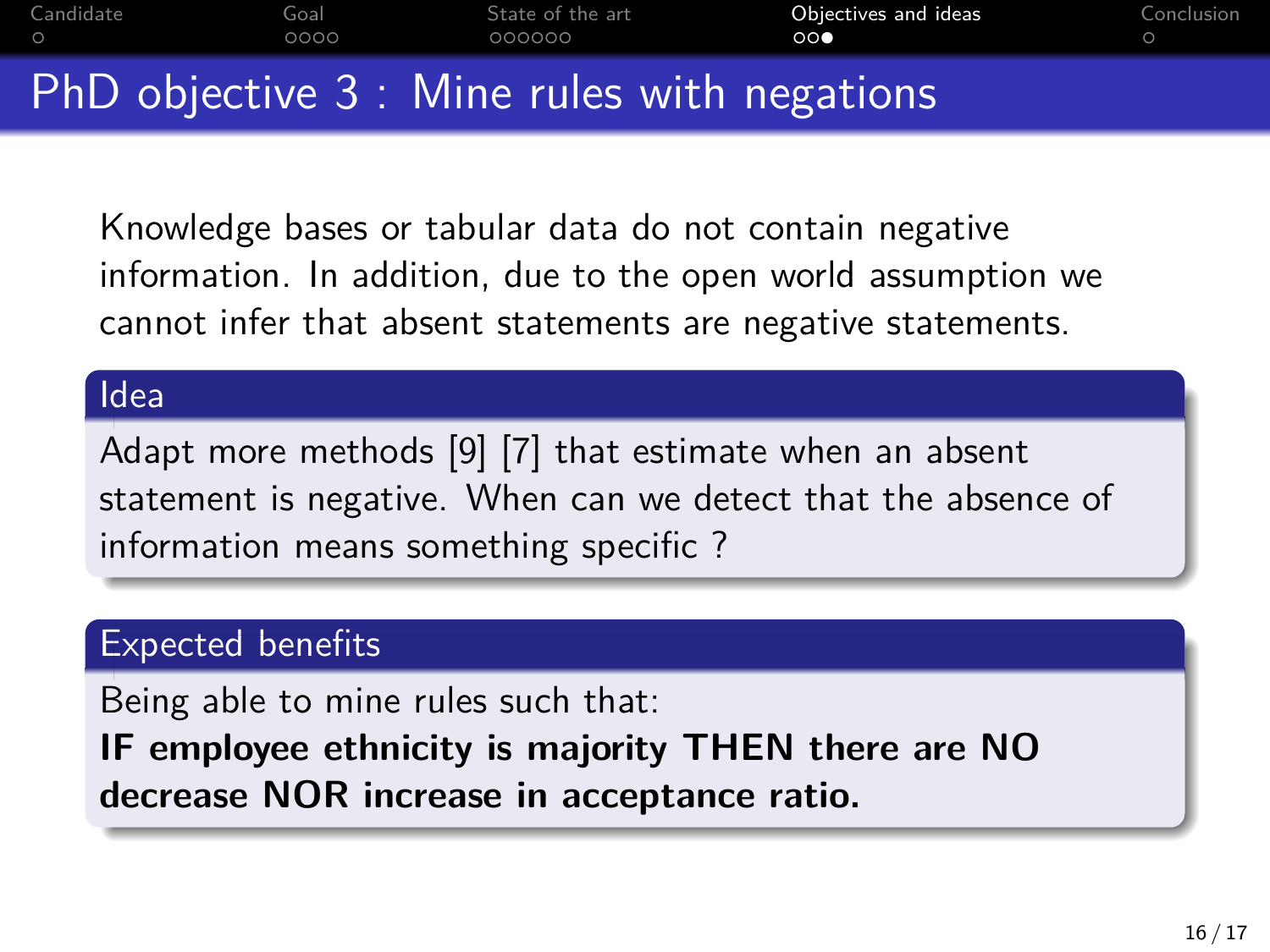<span id="page-16-0"></span>

| $\sim$ $\sim$ |      |                  |                      |            |
|---------------|------|------------------|----------------------|------------|
|               | 0000 | 000000           | 000                  |            |
| Candidate     | Goal | State of the art | Objectives and ideas | Conclusion |

# PhD proposal François Amat

#### **Goals**

Mine rules such as : **If candidate age > 50 and job is data scientist in Europe Then there are no decreases in acceptation ratio**.

- **On tabular data**
- **With numerical attributes**
- **•** With negations

#### Numerous applications

**AI & Data for Business** Help expert users to understand:

#### **Reasons**:

issues.

Deaths in car accident are linked with the part **seat belt**.

#### **Risk management**: Using the **DOL** argument have High risk for fiscal

**AI & Data for Society** Being able to check:

#### **Compliance**:

If candidate age  $> 50$  Then final acceptance ratio is NOT lower than other candidates.

#### **Dependencies**:

Company name does NOT implies high reimbursement rate.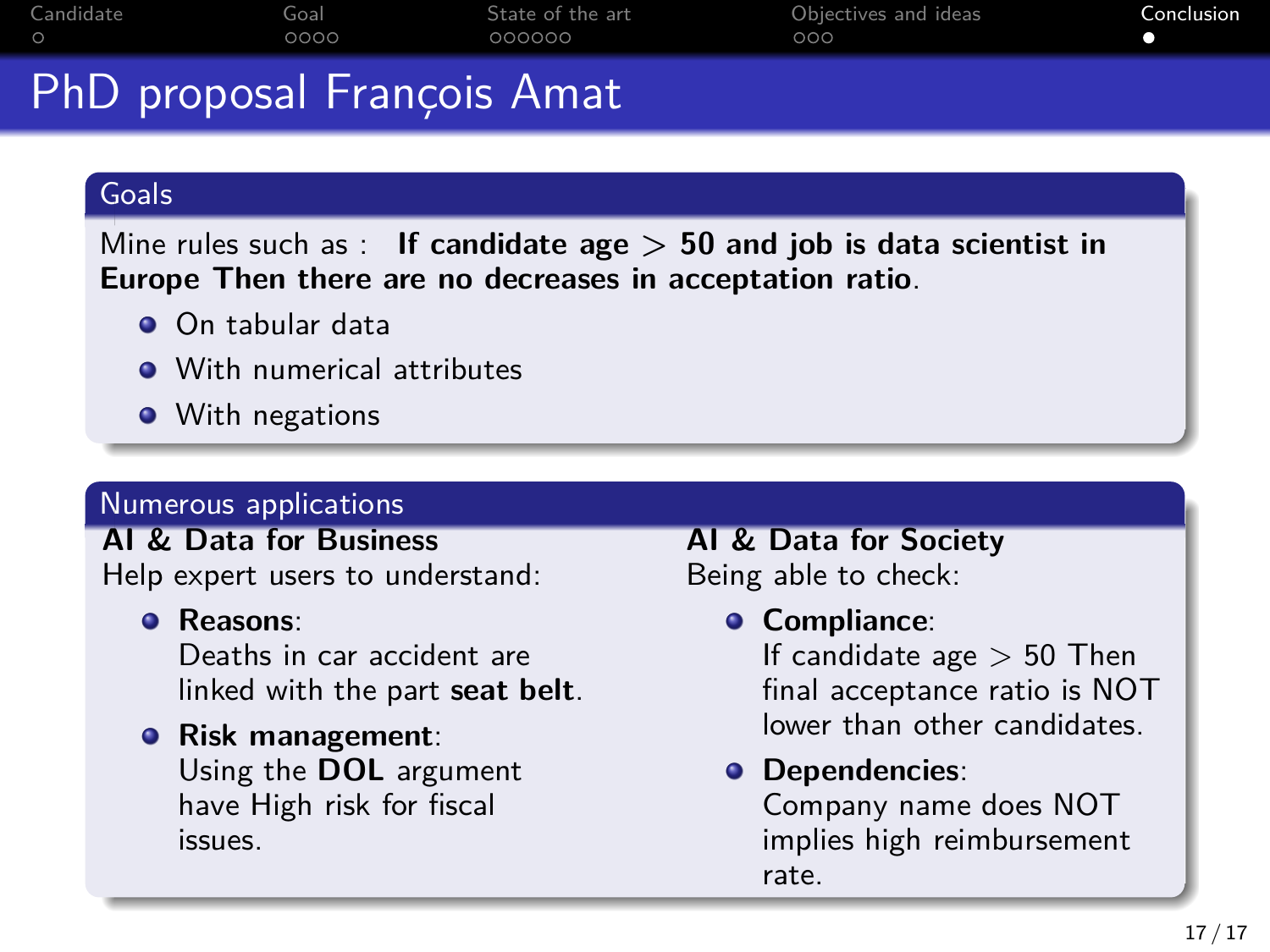

#### <span id="page-17-0"></span>S. A. Adadi and M. Berrada.

Peeking inside the black-box: A survey on explainable artificial intelligence (xai). IEEE Access, 6:52138–52160, 2018.

- <span id="page-17-2"></span>Valérie Beaudouin, Isabelle Bloch, David Bounie, Stéphan 暈 Clémençon, Florence d'Alché Buc, James Eagan, Winston Maxwell, Pavlo Mozharovskyi, and Jayneel Parekh. Flexible and context-specific ai explainability: A multidisciplinary approach, 2020.
- <span id="page-17-1"></span>螶 Finale Doshi-Velez and Been Kim.

Towards a rigorous science of interpretable machine learning, 2017.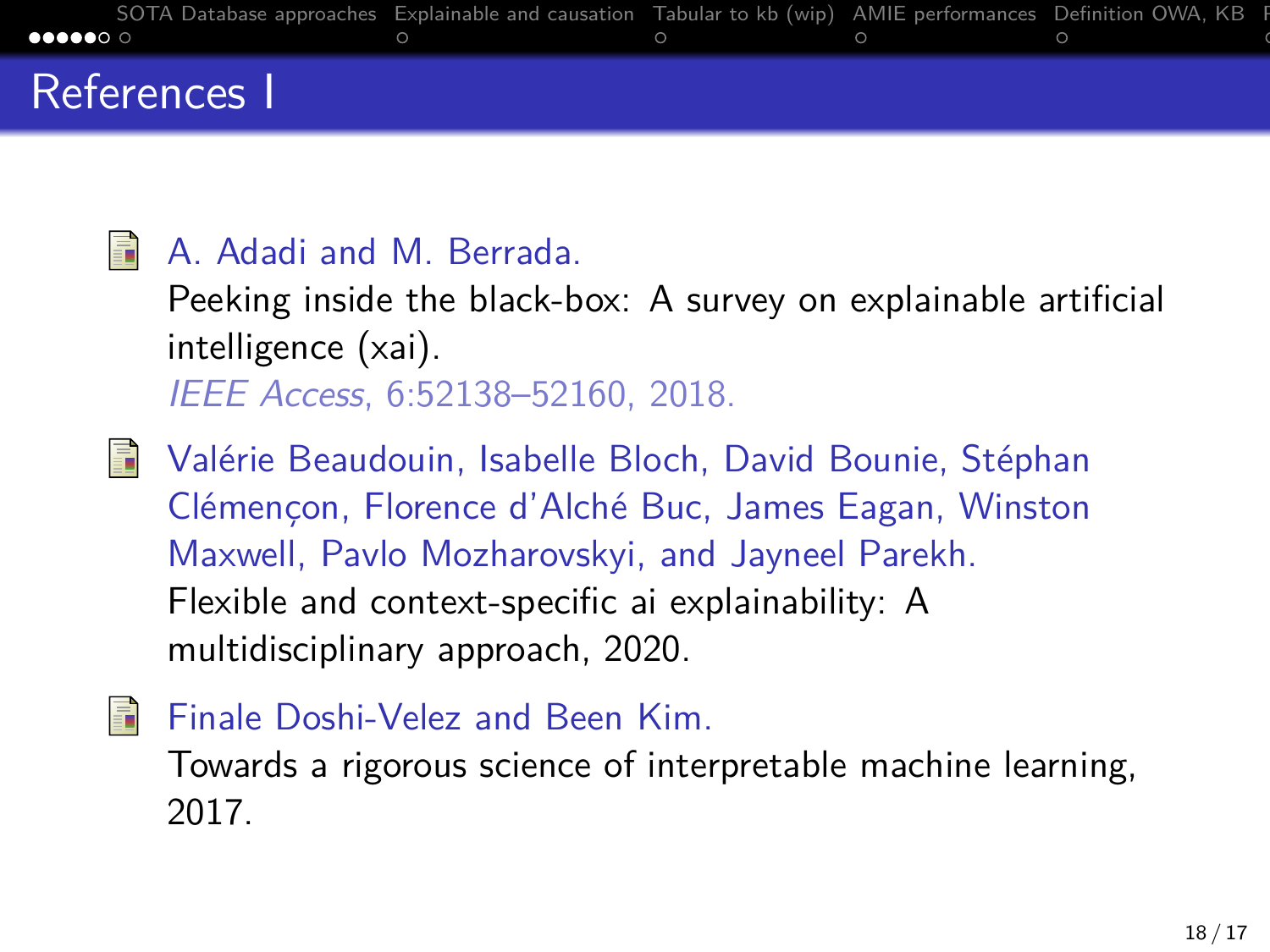

<span id="page-18-1"></span>譶 F. K. Došilović, M. Brčić, and N. Hlupić. Explainable artificial intelligence: A survey. In 2018 41st International Convention on Information and Communication Technology, Electronics and Microelectronics (MIPRO), pages 0210–0215, 2018.

<span id="page-18-0"></span>譶 Luis Galárraga and Fabian M. Suchanek. Towards a Numerical Rule Mining Language. In AKBC workshop, Montreal, Canada, December 2014.

<span id="page-18-2"></span>畐 Riccardo Guidotti, Anna Monreale, Salvatore Ruggieri, Franco Turini, Fosca Giannotti, and Dino Pedreschi. A survey of methods for explaining black box models. ACM Comput. Surv., 51(5), August 2018.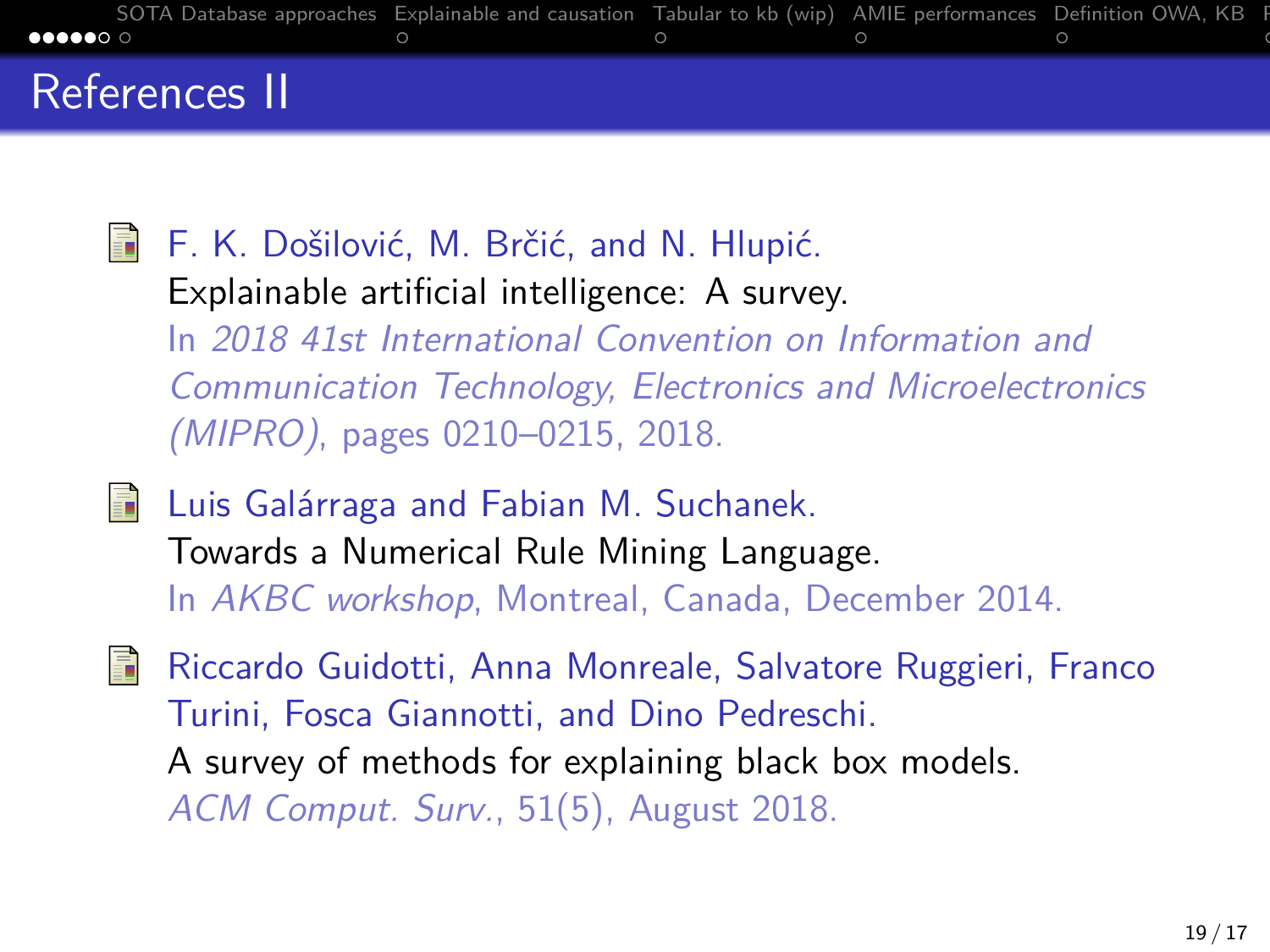

<span id="page-19-2"></span>暈 Jonathan Lajus, Luis Galárraga, and Fabian Suchanek. Fast and Exact Rule Mining with AMIE 3. In ESWC 2020: The Semantic Web, pages 36–52, Virtual Event, Greece, June 2020.

<span id="page-19-0"></span>Breiman Leo. E.

> Classification and regression trees / Leo Breiman,... Jerome H. Friedman,... Richard A. Olshen... [et al.].

> «The »Wadsworth and Brook-Cole statistics-probability series. Chapman & Hall/CRC, Boca Raton [etc, C 1993.

<span id="page-19-1"></span>Stefano Ortona, Venkata Vamsikrishna Meduri, and Paolo 螶 Papotti. Rudik: Rule discovery in knowledge bases.

Proc. VLDB Endow., 11(12):1946–1949, 2018.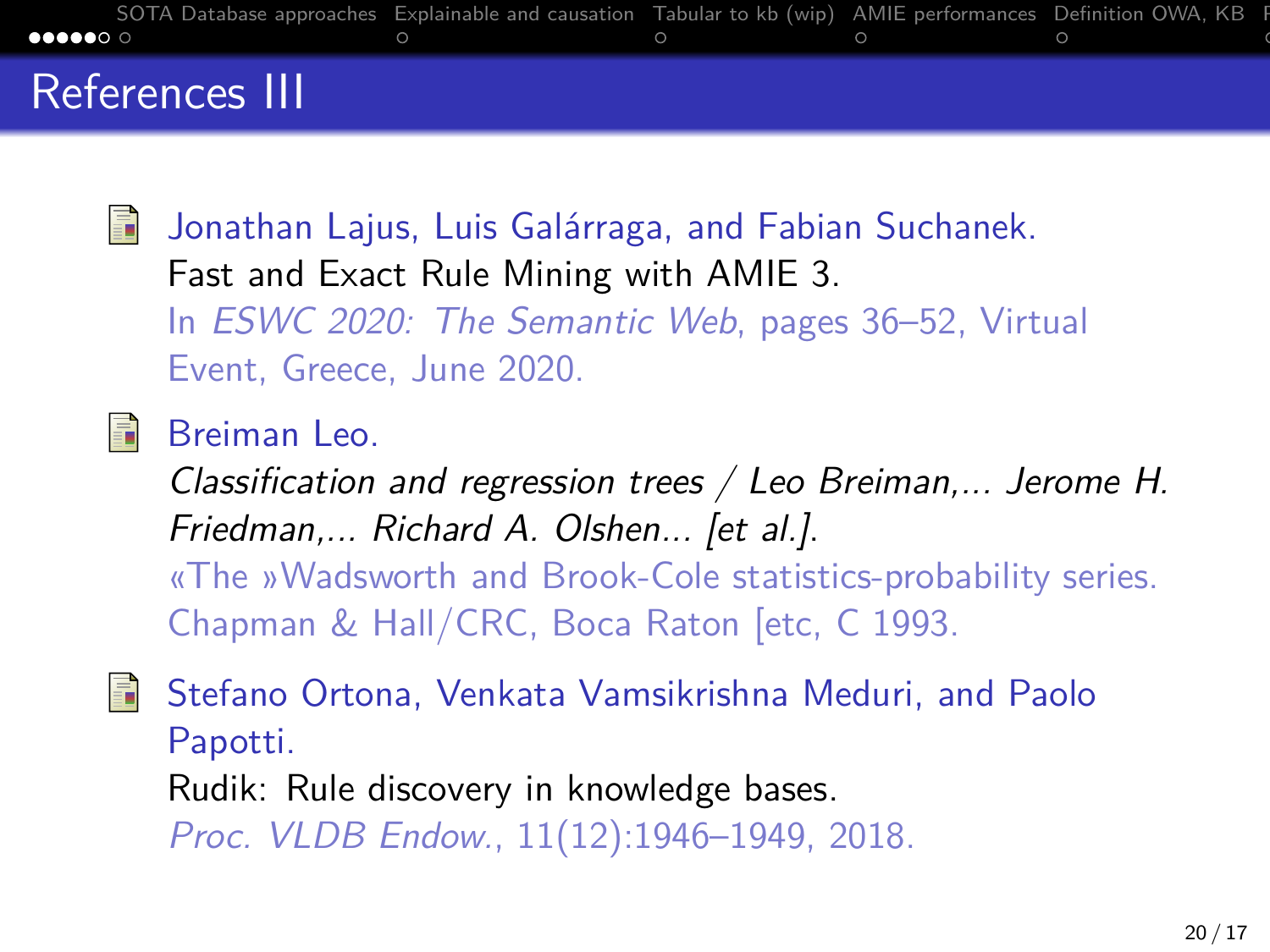

#### <span id="page-20-2"></span>量 Fabian Suchanek.

The Need to Move beyond Triples, 2020.

- <span id="page-20-1"></span>量 Fabian M. Suchanek, M. Sozio, and G. Weikum. Sofie: a self-organizing framework for information extraction. In WWW '09, 2009.
- <span id="page-20-0"></span>量 Berk Ustun and Cynthia Rudin.

Supersparse linear integer models for optimized medical scoring systems.

Machine Learning, 102, 03 2016.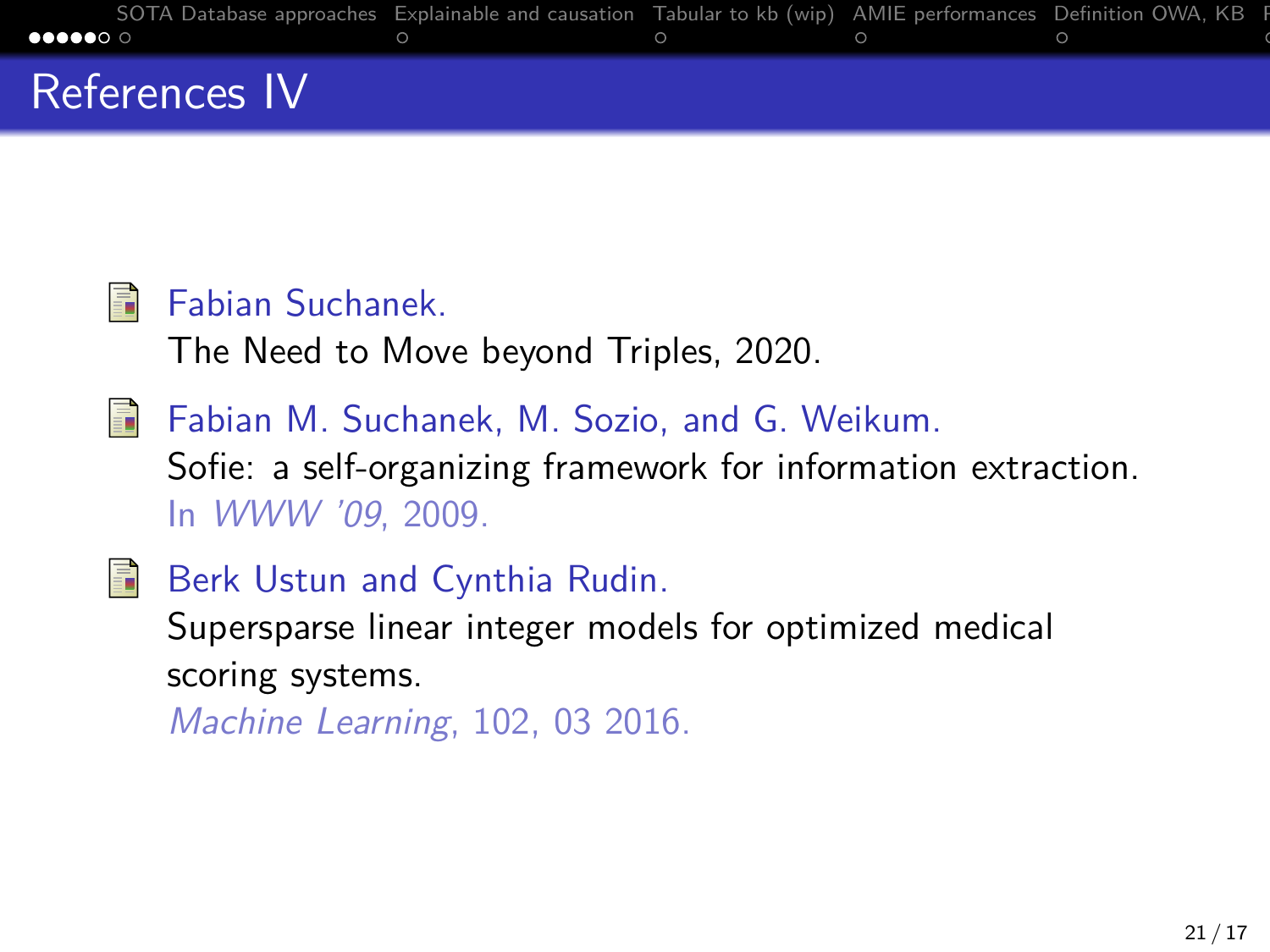

<span id="page-21-0"></span>

Hongyu Yang, Cynthia Rudin, and Margo Seltzer. Scalable Bayesian rule lists.

In Doina Precup and Yee Whye Teh, editors, Proceedings of the 34th International Conference on Machine Learning, volume 70 of Proceedings of Machine Learning Research, pages 3921–3930. PMLR, 06–11 Aug 2017.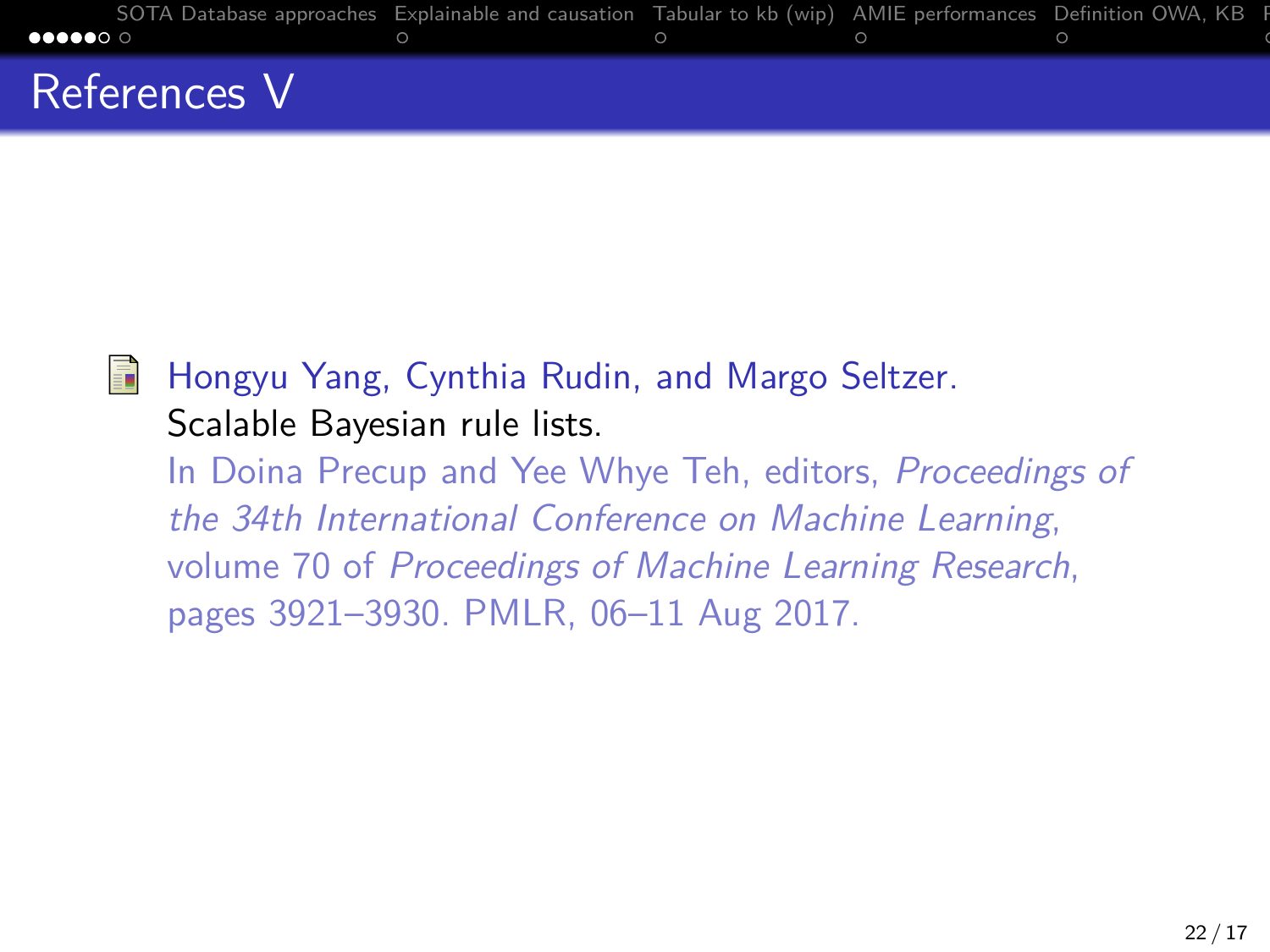| 0000000              | SOTA Database approaches Explainable and causation Tabular to kb (wip) AMIE performances Definition OWA, KB F<br>$\circ$ $\qquad \qquad \circ$ $\qquad \qquad \circ$ $\qquad \qquad \circ$ |  |  |
|----------------------|--------------------------------------------------------------------------------------------------------------------------------------------------------------------------------------------|--|--|
| <b>Backup slides</b> |                                                                                                                                                                                            |  |  |

- [SOTA Database approaches](#page-23-0)
- [Explainable and causation](#page-24-0)
- [Tabular to kb \(wip\)](#page-25-0)
- [AMIE performances](#page-26-0)
- [Definition OWA, KB](#page-27-0)
- [PhD objective 4: Improve the predictive power](#page-28-0)
- [PhD Objective 5: Mine rules with Meta-relations](#page-29-0)
- [Motivation details](#page-30-0)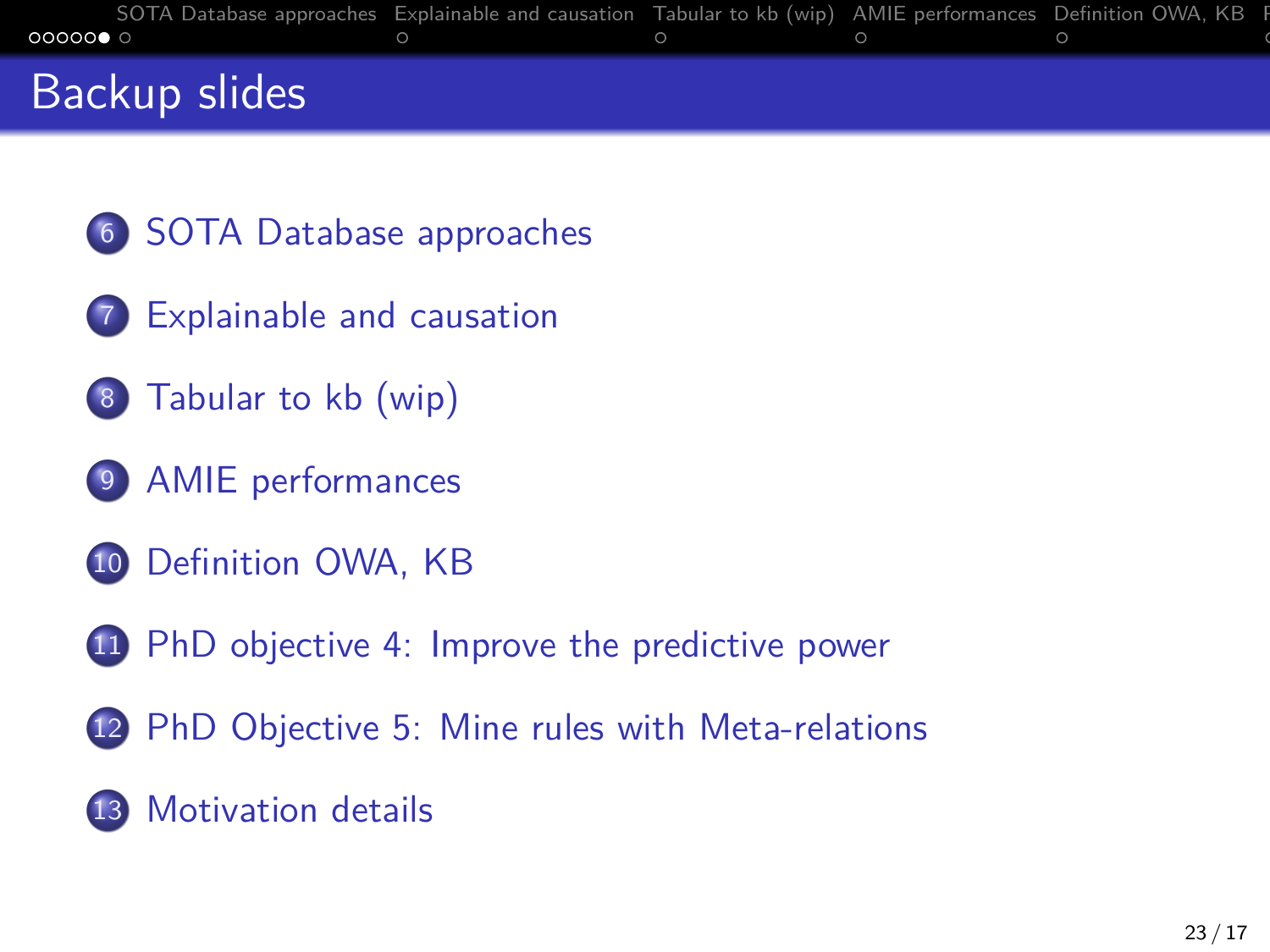<span id="page-23-0"></span>

## **•** Key contraints

Example: "Employee id" 1:1 with "Employee name"

## **Foreing key constraints**

Example: the tables Employee\_office, Employe are linked.

## **Association rules**

Example: If Salary is over \$40k Then employement status is "Full time"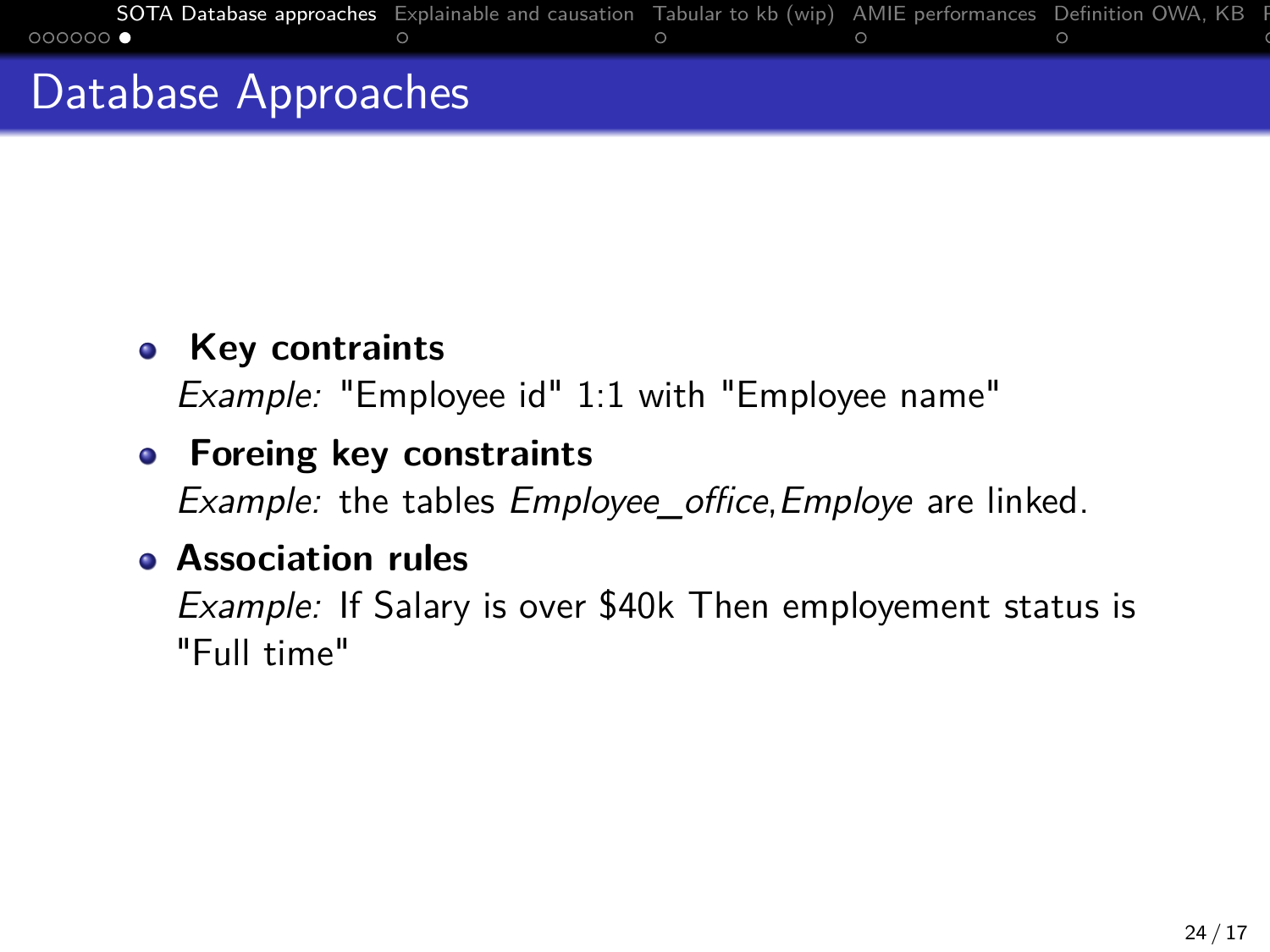<span id="page-24-0"></span>

There is considerable debate about the meanings of the terms "explainable" and "interpretable", and what constitutes "causation" [\[1\]](#page-17-0) [\[3\]](#page-17-1) [\[2\]](#page-17-2) [\[4\]](#page-18-1) [\[6\]](#page-18-2). In our work, we aim at *interpretability* in the following sense: We want to provide a meaning for the results of a model in terms that

are understandable to humans [\[3\]](#page-17-1).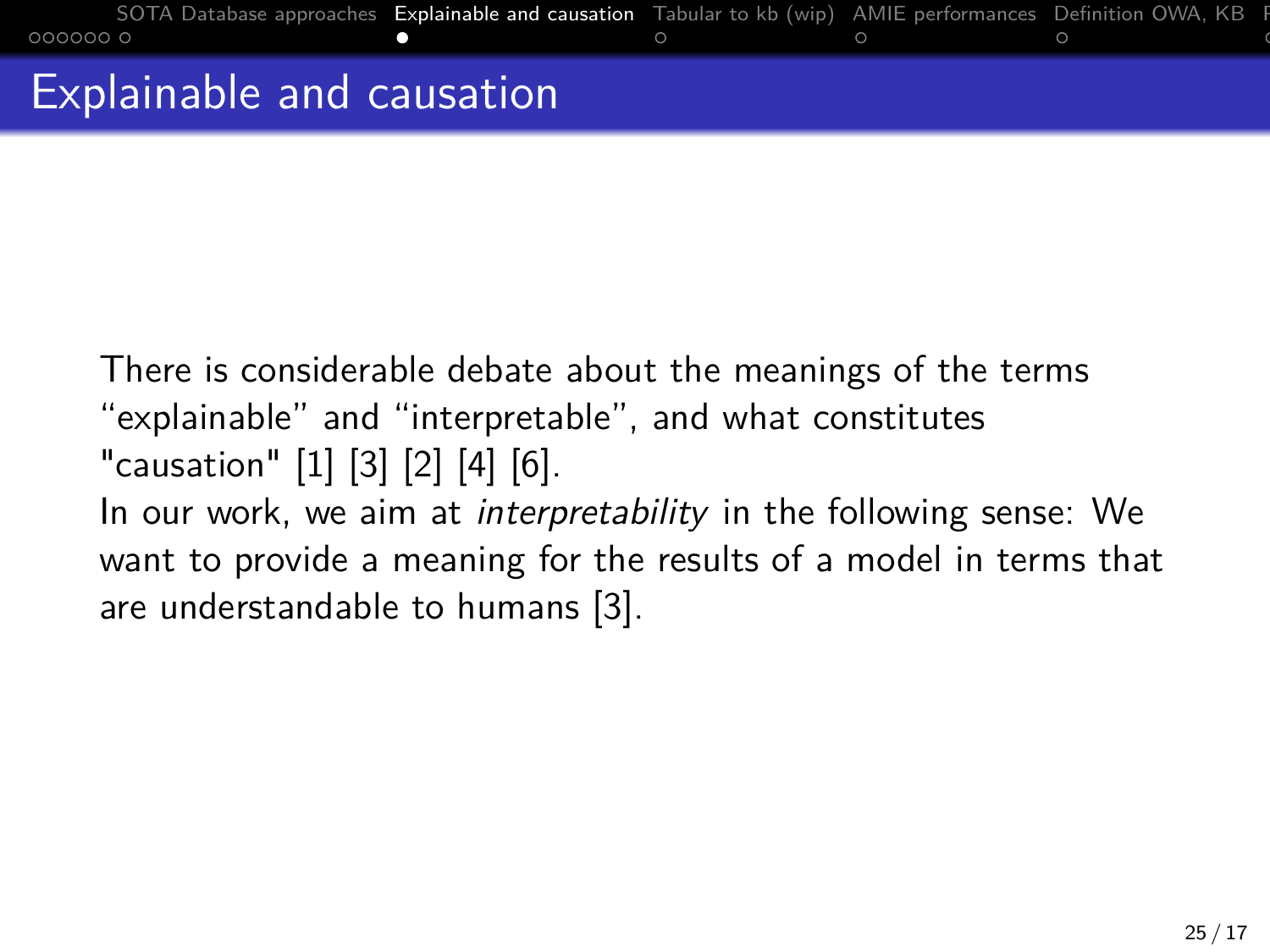<span id="page-25-0"></span>

| <b>Employee</b>              |  | Gender   Race   Hours per week   Salary |                        |
|------------------------------|--|-----------------------------------------|------------------------|
| Greg Dannheim   Male   White |  | 40                                      | $\frac{1}{2}$ \$50,078 |

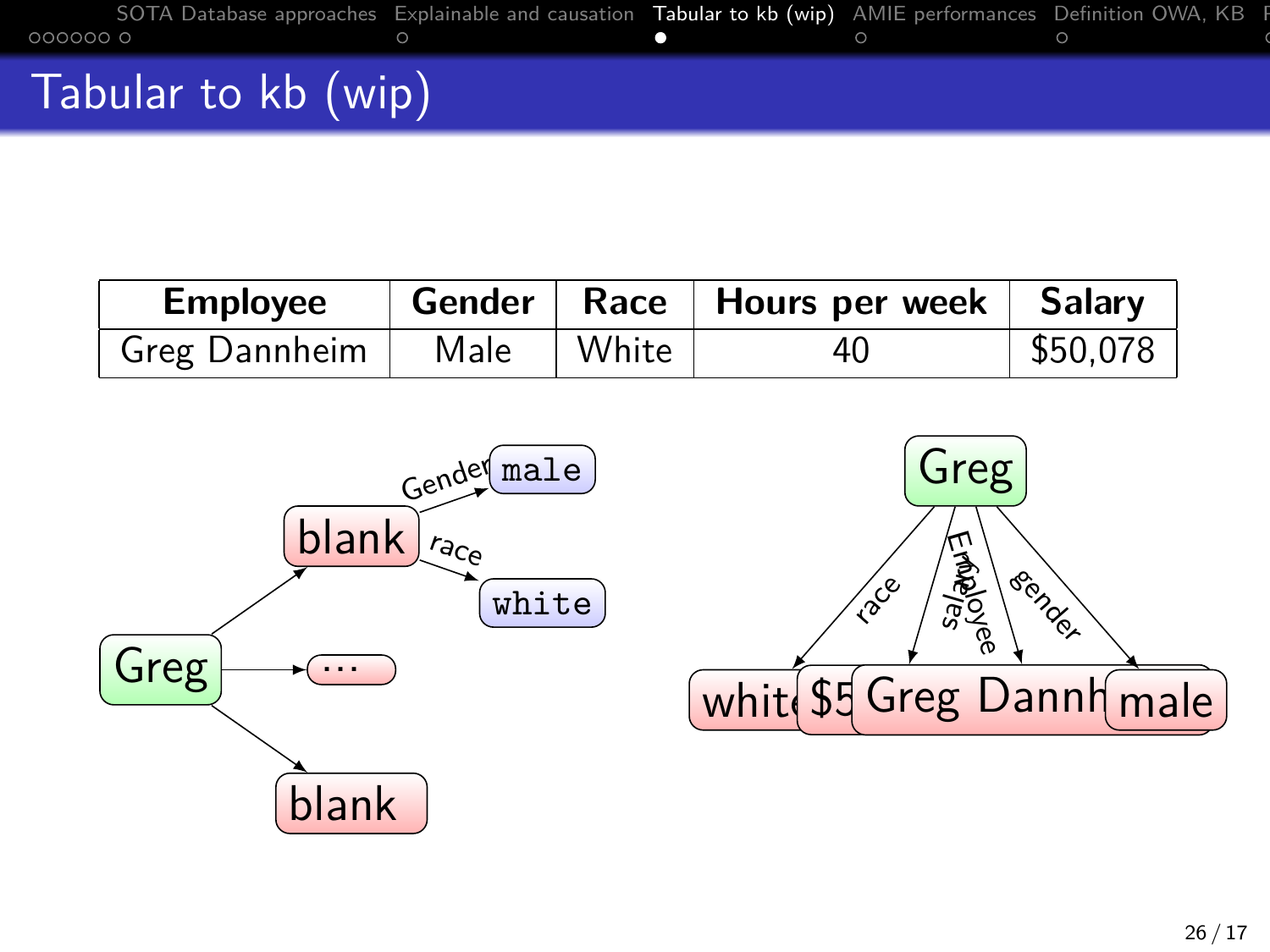<span id="page-26-0"></span>

Table 6: Performances and output of Ontological Pathfinding (OP), RuDiK and AMIE 3. \*: rules with support  $\geq 100$  and CWA confidence  $\geq 0.1$ .

| <b>Dataset</b> | System                | <b>Rules</b>  | <b>Runtime</b>           |
|----------------|-----------------------|---------------|--------------------------|
|                | OP (their candidates) | $429(52*)$    | $18\text{min}50\text{s}$ |
|                | OP (our candidates)   | $1348(96*)$   | $3h$ 20 $min$            |
| Yago2s         | RuDiK                 | 17            | $37\text{min}30\text{s}$ |
|                | AMIE 3                | 97            | $1\text{min}50\text{s}$  |
|                | AMIE $3$ (support=1)  | 1596          | 7min 6s                  |
|                | OP (our candidates)   | $7714 (220*)$ | >45h                     |
| DBpedia 3.8    | RuDiK                 | 650           | 12h10min                 |
|                | $RuDiK + types$       | 650           | $11h\,52min$             |
|                | AMIE <sub>3</sub>     | 5084          | $7\text{min}$ 52s        |
|                | AMIE 3 $(s$ upport=1) | 132958        | $32\text{min}57\text{s}$ |
|                | OP (our candidates)   | $15999(326*)$ | >48h                     |
| Wikidata 2019  | RuDiK                 | 1145          | 23h                      |
|                | AMIE <sub>3</sub>     | 8662          | 16h 43min                |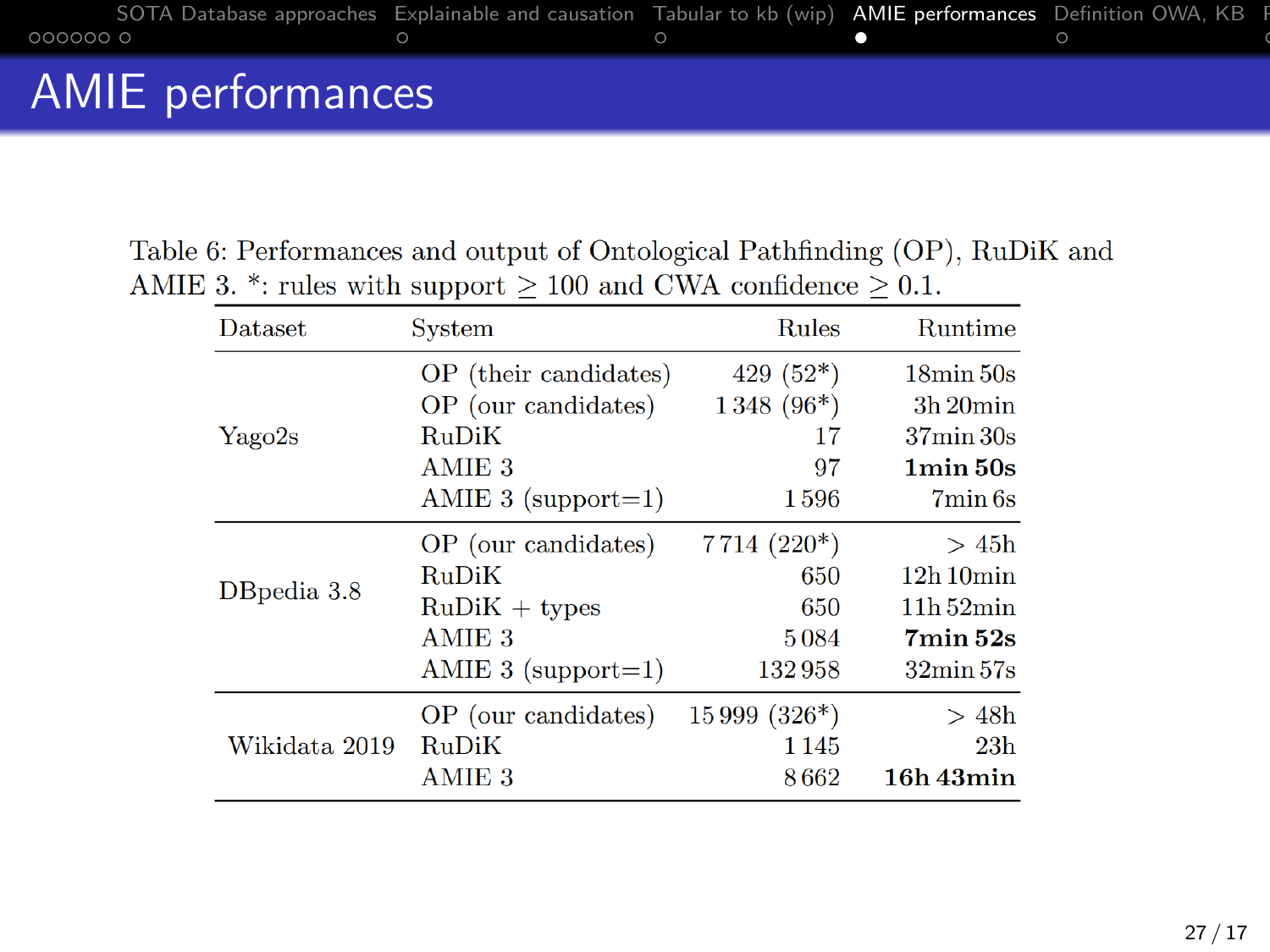<span id="page-27-0"></span>

|                    | SOTA Database approaches Explainable and causation Tabular to kb (wip) AMIE performances Definition OWA, KB F                                                                                                                 |  |  |
|--------------------|-------------------------------------------------------------------------------------------------------------------------------------------------------------------------------------------------------------------------------|--|--|
|                    | $0000000$ . $0$ , $0$ , $0$ , $0$ , $0$ , $0$ , $0$ , $0$ , $0$ , $0$ , $0$ , $0$ , $0$ , $0$ , $0$ , $0$ , $0$ , $0$ , $0$ , $0$ , $0$ , $0$ , $0$ , $0$ , $0$ , $0$ , $0$ , $0$ , $0$ , $0$ , $0$ , $0$ , $0$ , $0$ , $0$ , |  |  |
| <b>Definitions</b> |                                                                                                                                                                                                                               |  |  |

### Open world assumption

We only know what we have in the database.

*Example:* If employee marital Status  $=$  Null then it does not mean that the employee is not maried.

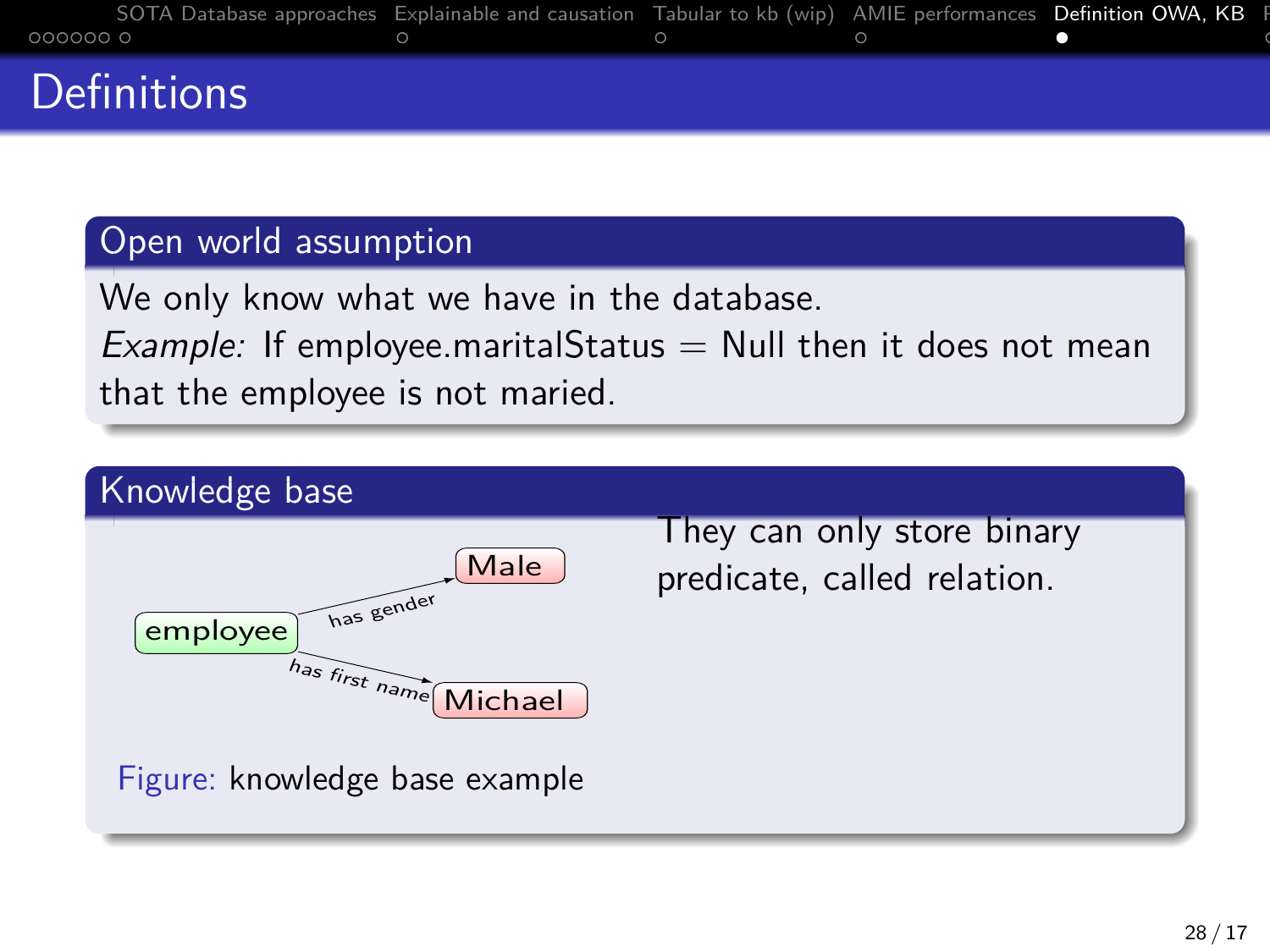<span id="page-28-0"></span>

Predict a new statement is not a trivial task, even if we can mine all rules efficiently. Indeed, rules have to be combined to arrive at new statements and gauge their probability.

#### Idea

Use of logical reasoning [\[11\]](#page-20-1) and probabilistic methods such as Markov Logic Networks

### Expected benefits

Being able to predicting a new statement such as : Michael has a professional cell phone because he has "director" in his title.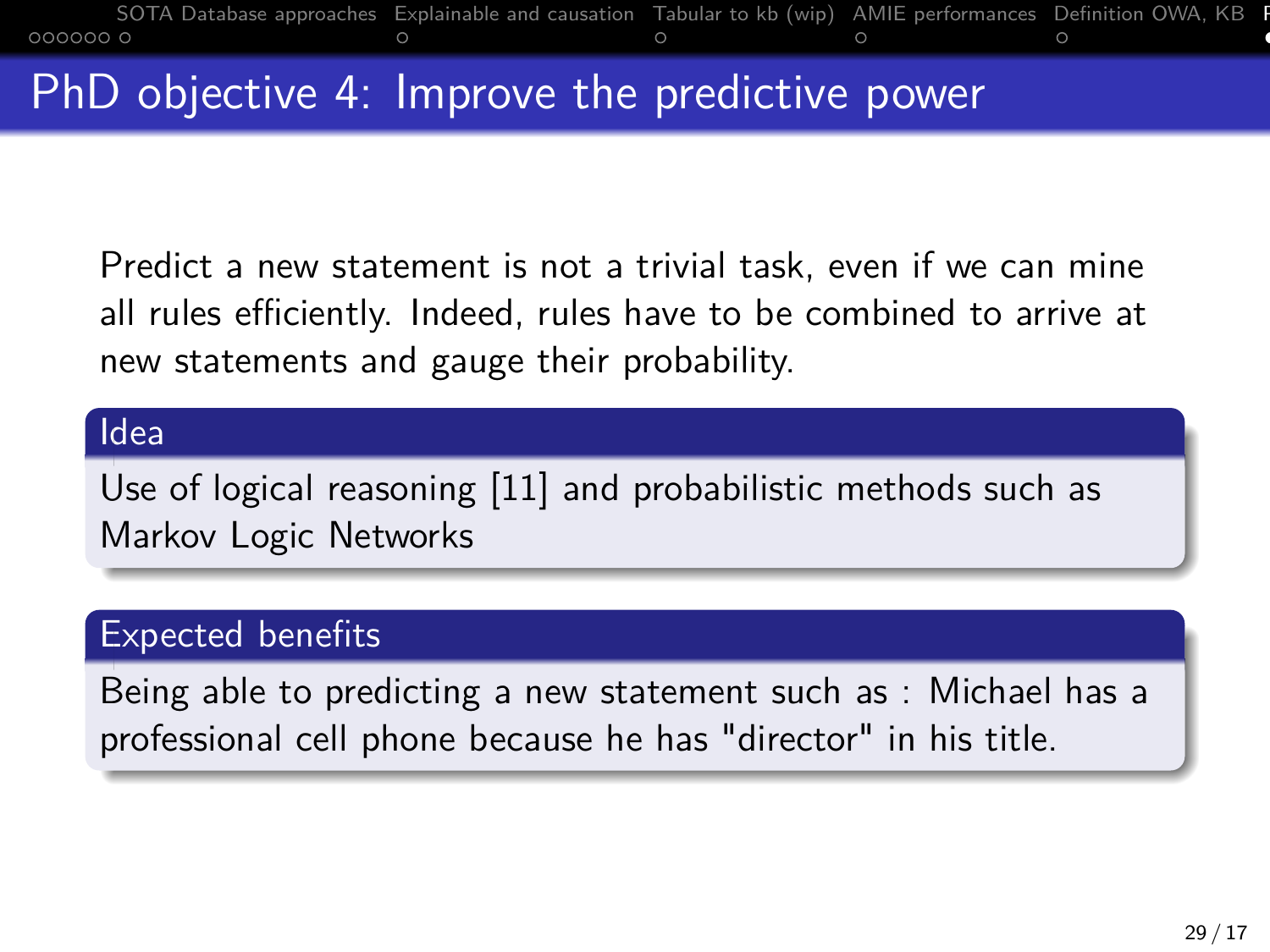<span id="page-29-0"></span>

# PhD objective 5: Mine rules with Meta-relations

Current ILP does not take into account statements about statements.

#### Idea

Collaboration with the NoRDF project [\[10\]](#page-20-2).

## Expected benefits

Being able to use statements about statements in rule mining would allow to have better rules. Indeed, this would allow distinguishing statements that are beliefs, refused, old... For instance, "In this company, all executives had the same gender until 2017"